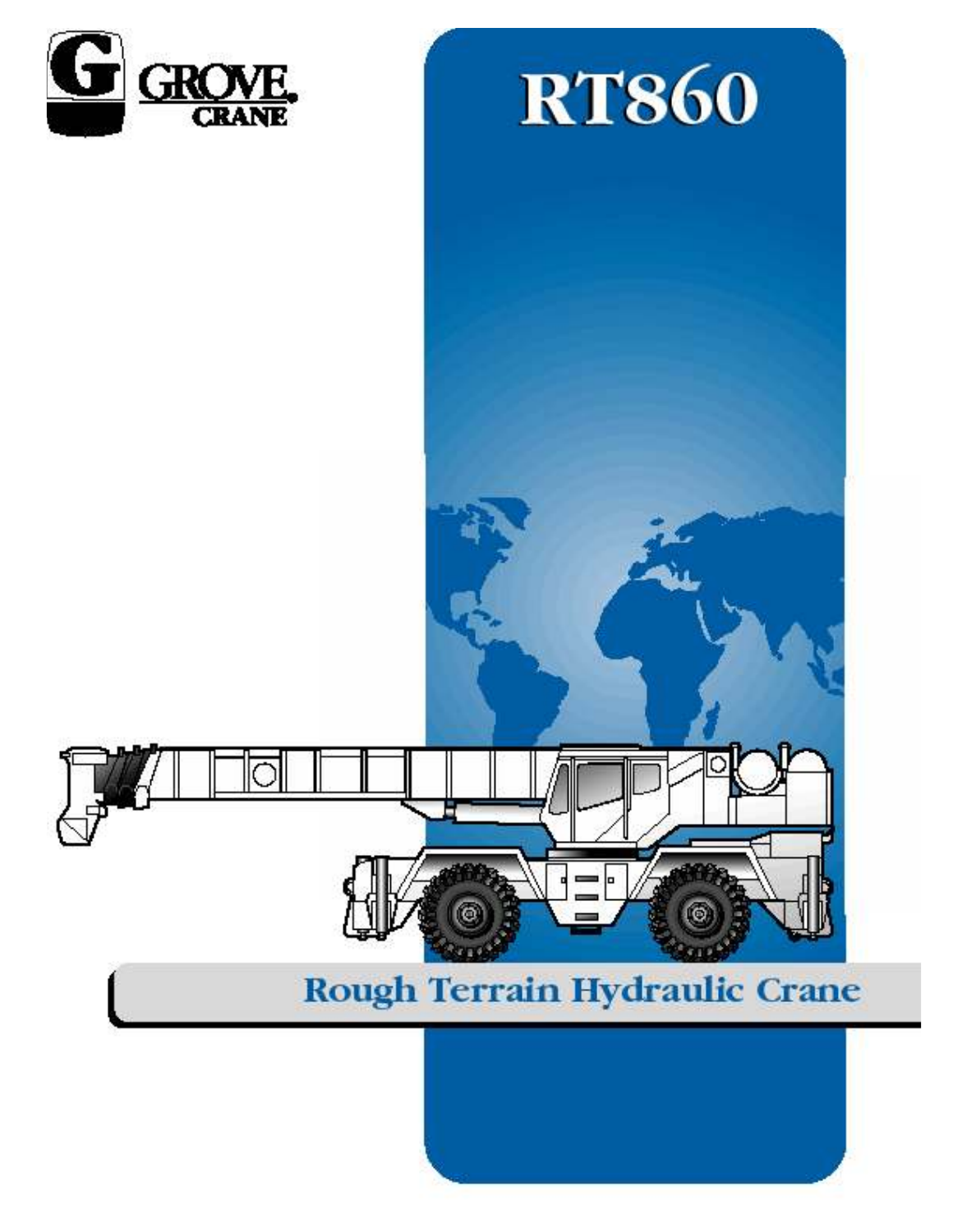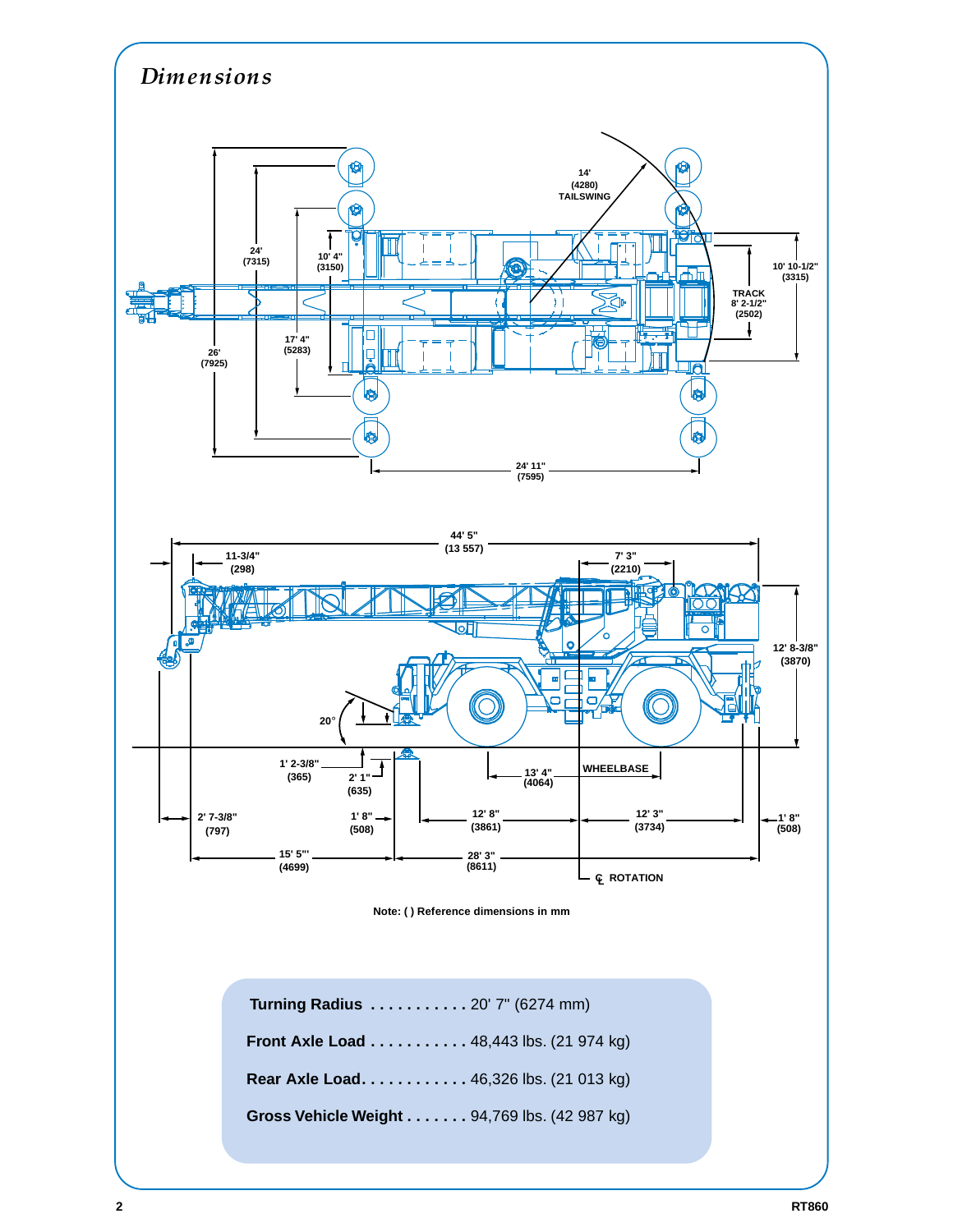# *Working Range*



Ø

**BLOCK ACTIVATED.**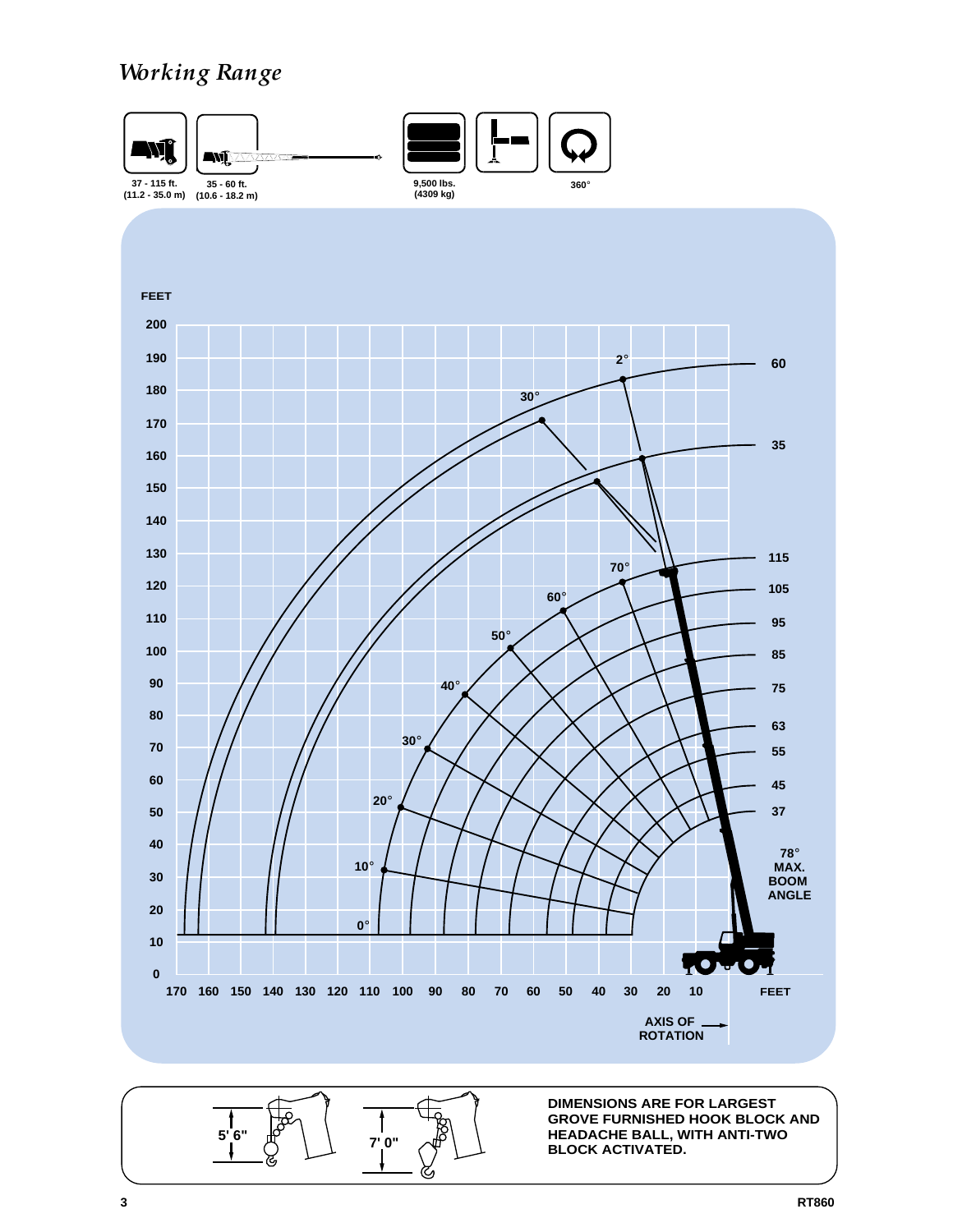# *Carrier specifications*

# **Chassis**

Box section frame fabricated from high-strength, low alloy steel. Integral outrigger housings and front/rear towing and tie down lugs.

# **Outrigger System**

Four hydraulic telescoping single-stage double box beam outriggers with inverted jacks and integral holding valves. Three position setting. All steel fabricated quick release type outrigger floats, 24" (610 mm) diameter. Maximum outrigger pad load: 115 ft. boom: 92,575 lbs. (41 992 kg).

89 ft. boom - 82,400 lbs. (37 376 kg).

# **Outrigger Controls**

Controls and crane level indicator located in cab.

# **Engine**

Cummins 6CTA 8.3 diesel, six cylinders, turbocharged, 250 bhp (186 kW) (Gross) @ 2,200 RPM. Maximum torque: 794 ft. lbs. (1077 Nm) @ 1,800 RPM.

# **\*Optional Engine**

Caterpillar 3126TA diesel, six cylinders, turbocharged, 250 bhp (186 kW (Gross) @ 2,500 RPM. Maximum torque: 686 ft. lbs. (930 Nm) @ 1,600 RPM.

# **Fuel Tank Capacity**

80 gallons (303 L)

# **Transmission**

Full powershift with 6 forward and 6 reverse speeds. Rear axle disconnect for 4 x 2 travel.

# **Electrical System**

Two 12 V - maintenance free batteries. 24 V starting and lighting.

# **Drive**

4 x 4.

# **Steering**

Fully independent power steering: Front: Full hydraulic steering wheel controlled. Rear: Full hydraulic hand lever controlled. Provides infinite variations of 4 main steering modes: front only, rear only, crab and coordinated. Rear steer indicating gauge.

# **Axles**

- Front: Drive steer with differential and planetary reduction hubs rigid mounted to frame.
- Rear: Drive/steer with differential and planetary reduction hubs pivot mounted to frame. Automatic full hydraulic lockouts on rear axle.

# **Oscillation Lockouts**

Automatic full hydraulic lockouts on rear axle permits oscillation only with boom centered over the front.

# **Brakes**

Full air split circuit operating on all wheels. Springapplied, air released front and rear axles.

# **Tires**

Std.: 29.5x25 - 28PR earthmover type. \*Optional: 29.5R25 radial.

# **Lights**

Full lighting including turn indicators, head, tail, brake, and hazard warning lights.

# **Maximum Speed**

25 MPH (40 kph).

# **Gradeability (Theoretical)**

80% (Based on 92,667 lbs. [42 033 kg] GVW) 29.5x25 tires, pumps disengaged, 115 ft. (35 m) boom, plus 35 ft. (10.6 m) swingaway.

# **Miscellaneous Standard Equipment**

Full width steel fenders, dual rear view mirrors, hookblock tiedown, electronic back-up alarm, light package, front stowage well, tachometer/hourmeter, cold start aid (less canister), rear wheel position indicator, hydraulic cab heater, hoist mirrors, engine distress A/V warning system, tire inflation kit.

# **\*Optional Equipment**

\*Boom mounted worklights \*360° flashing light \*Cab spotlights remote mounted \*Engine block heater \*Hookblocks (quick reeving type) \*Tow winch - front mounted maximum pull: 15,000 lbs. (6804 kg); maximum speed: 92 ft/min. (28m/min). \*Spare tire & wheel assembly \*Tool kit \*Pintle hook front/rear \*High Speed Glide system \*Dual axis joystick controllers \*Air conditioning \*Auxiliary oil cooler \*Emergency steer pump \*Propane heater \*T/T lube system \*Hoist mounted work light \*Counterweight removal system \*3rd wrap indicators (main or auxiliary) \*LMI light bar \*Cross axle differential locks \*Oscillation lockout override control

*\*Denotes optional equipment*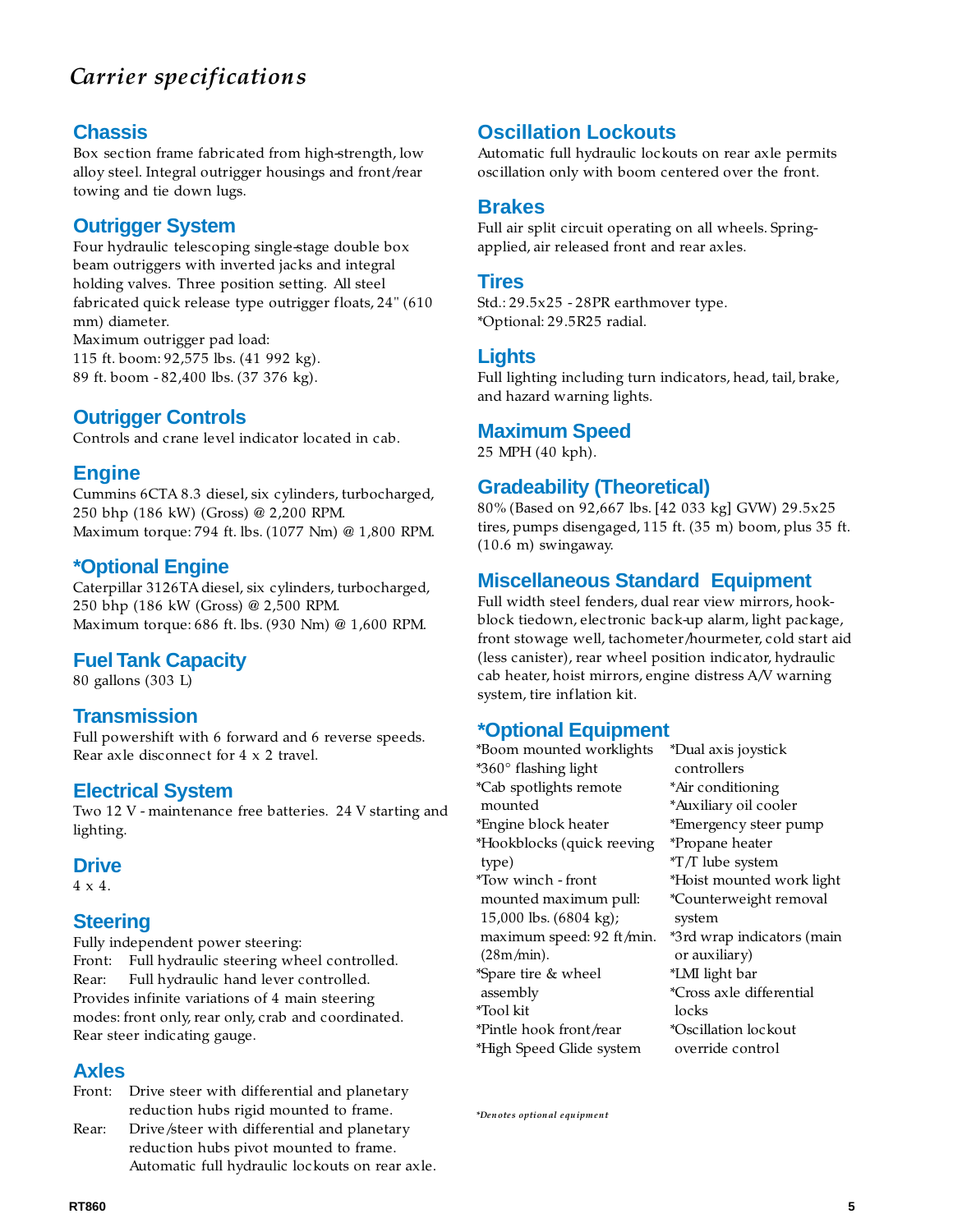# Wļ



**9,500 lbs. (4309 kg)**





**A** 

| <u>nif</u> |                                                          |                  |                  |                  |                  | (Pounds)         |                  |                  |                  |
|------------|----------------------------------------------------------|------------------|------------------|------------------|------------------|------------------|------------------|------------------|------------------|
| (Feet)     | 37                                                       | 45               | 55               | *63              | 75               | 85               | 95               | 105              | 115              |
| 10         | $+120,000$<br>(69)                                       | 86,600<br>(73)   | 75,550<br>(76.5) |                  |                  |                  |                  |                  |                  |
| 12         | 97,800<br>(65.5)                                         | 86,600<br>(70.5) | 75,550<br>(74.5) | 60,950<br>(76.5) |                  |                  |                  |                  |                  |
| 15         | 86,500<br>(59.5)                                         | 81,050<br>(66)   | 75,550<br>(71)   | 60,950<br>(73.5) | 44,100<br>(77)   |                  |                  |                  |                  |
| 20         | 68,950<br>(49.5)                                         | 67,500<br>(58.5) | 64,000<br>(65)   | 58,950<br>(68.5) | 44,100<br>(73)   | 43,450<br>(75.5) | 40,400<br>(77.5) |                  |                  |
| 25         | 54,900<br>(36.5)                                         | 54,200<br>(50)   | 53,400<br>(59)   | 49,100<br>(63.5) | 40,200<br>(68.5) | 36,750<br>(71.5) | 34,350<br>(74)   | 30,600<br>(76)   | @24,450<br>(78)  |
| 30         |                                                          | 41.950<br>(40)   | 41,400<br>(52)   | 41,050<br>(58)   | 34,800<br>(64.5) | 31,650<br>(68)   | 29,450<br>(71)   | 27,350<br>(73.5) | 22,200<br>(75.5) |
| 35         |                                                          | 33,550<br>(26)   | 33,000<br>(44.5) | 32,700<br>(52)   | 30,550<br>(60)   | 27,650<br>(64)   | 25,700<br>(67.5) | 24,250<br>(70.5) | 19,900<br>(72.5) |
| 40         |                                                          |                  | 26,900<br>(35.5) | 26,600<br>(46)   | 27,100<br>(55)   | 24.500<br>(60.5) | 22,650<br>(64)   | 21,300<br>(67.5) | 17,800<br>(70)   |
| 45         |                                                          |                  | 21,100<br>(23.5) | 20,850<br>(38.5) | 22,200<br>(50)   | 21.850<br>(56)   | 20,150<br>(60.5) | 18,900<br>(64.5) | 16,000<br>(67)   |
| 50         |                                                          |                  |                  | 16,550<br>(29)   | 17,850<br>(44.5) | 18,950<br>(51.5) | 18,050<br>(57)   | 16.900<br>(61)   | 14,550<br>(64.5) |
| 55         |                                                          |                  |                  | 13,250<br>(13.5) | 14,550<br>(38)   | 15,600<br>(47)   | 16,250<br>(53)   | 15,200<br>(57.5) | 13,250<br>(61.5) |
| 60         |                                                          |                  |                  |                  | 12,000<br>(30.5) | 12,950<br>(42)   | 13,550<br>(49)   | 13,750<br>(54.5) | 12,300<br>(58.5) |
| 65         |                                                          |                  |                  |                  | 9,940<br>(20)    | 10,800<br>(36)   | 11,400<br>(44.5) | 11,950<br>(50.5) | 11,350<br>(55.5) |
| 70         |                                                          |                  |                  |                  |                  | 9,050<br>(29)    | 9,620<br>(39.5)  | 10,150<br>(46.5) | 10,450<br>(52)   |
| 75         |                                                          |                  |                  |                  |                  | 7,560<br>(19)    | 8,100<br>(34)    | 8,650<br>(42.5)  | 9,200<br>(48.5)  |
| 80         |                                                          |                  |                  |                  |                  |                  | 6.840<br>(27.5)  | 7,360<br>(38)    | 7,890<br>(45)    |
| 85         |                                                          |                  |                  |                  |                  |                  | 5,780<br>(18)    | 6,270<br>(32.5)  | 6,760<br>(41)    |
| 90         |                                                          |                  |                  |                  |                  |                  |                  | 5,310<br>(26.5)  | 5,770<br>(36.5)  |
| 95         |                                                          |                  |                  |                  |                  |                  |                  | 4,470<br>(17.5)  | 4,900<br>(31.5)  |
| 100        |                                                          |                  |                  |                  |                  |                  |                  |                  | 4.130<br>(25.5)  |
| 105        |                                                          |                  |                  |                  |                  |                  |                  |                  | 3,440<br>(17)    |
|            | Minimum boom angle (deg.) for indicated length (no load) |                  |                  |                  |                  |                  |                  |                  | 115              |
|            | Maximum boom length (ft.) at 0 deg. boom angle (no load) |                  |                  |                  |                  |                  |                  |                  | $\bf{0}$         |

**NOTE: ( ) Boom angles are in degrees.**

**\*63 ft. boom length is with inner-mid extended and outer-mid and fly retracted.**

**+10 parts of line required to lift this capacity (using aux. boom nose).** 

|                      | @This capacity is based on maximum boom angle. |                  |                  |                 |                 | A6-829-015496A  |                 |                 |                  |
|----------------------|------------------------------------------------|------------------|------------------|-----------------|-----------------|-----------------|-----------------|-----------------|------------------|
| <b>Boom</b><br>Angle | 37                                             | 45               | 55               | *63             | 75              | 85              | 95              | 105             | 115              |
| $0^{\circ}$          | 24.400<br>(29.8)                               | 17,750<br>(37.8) | 12.200<br>(47.8) | 9,000<br>(55.8) | 6,820<br>(67.8) | 5.470<br>(77.8) | 4.400<br>(87.8) | 3,540<br>(97.8) | 2,820<br>(107.8) |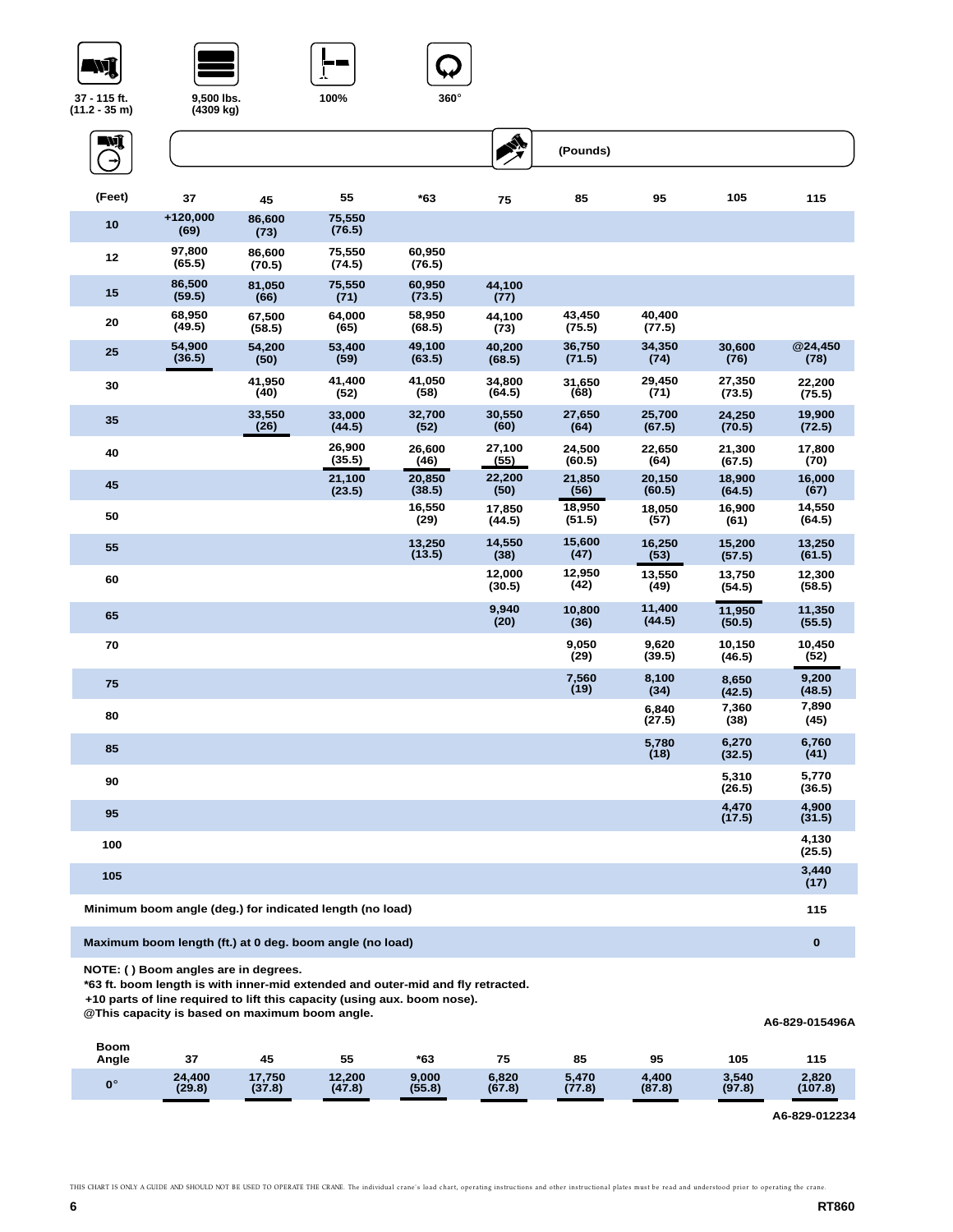





| 37 - 115 ft.<br>(11.2 - 35 m) | $0$ lbs.<br>(0kg)  |                  | 100%             | $360^\circ$      |                  |                  |                  |                  |                  |
|-------------------------------|--------------------|------------------|------------------|------------------|------------------|------------------|------------------|------------------|------------------|
| EMÎ                           |                    |                  |                  |                  | A.               | (Pounds)         |                  |                  |                  |
| (Feet)                        | 37                 | 45               | 55               | $*63$            | 75               | 85               | 95               | 105              | 115              |
| 10                            | $+120,000$<br>(69) | 86,600<br>(73)   | 75,550<br>(76.5) |                  |                  |                  |                  |                  |                  |
| 12                            | 97.800<br>(65.5)   | 86.600<br>(70.5) | 75,550<br>(74.5) | 60,950<br>(76.5) |                  |                  |                  |                  |                  |
| 15                            | 86,500<br>(59.5)   | 81,050<br>(66)   | 75,550<br>(71)   | 60,950<br>(73.5) | 44,100<br>(77)   |                  |                  |                  |                  |
| 20                            | 64,250<br>(49.5)   | 64,250<br>(58.5) | 64,000<br>(65)   | 58,950<br>(68.5) | 44,100<br>(73)   | 43,450<br>(75.5) | 40.400<br>(77.5) |                  |                  |
| 25                            | 48,150<br>(36.5)   | 47,450<br>(50)   | 46,800<br>(59)   | 46,400<br>(63.5) | 40,200<br>(68.5) | 36,750<br>(71.5) | 34,350<br>(74)   | 30,600<br>(76)   | @24,450<br>(78)  |
| 30                            |                    | 36,450<br>(40)   | 35,850<br>(52)   | 35,500<br>(58)   | 34,800<br>(64.5) | 31,650<br>(68)   | 29,450<br>(71)   | 27,350<br>(73.5) | 22,200<br>(75.5) |
| 35                            |                    | 27,450<br>(26)   | 27,100<br>(44.5) | 26,850<br>(52)   | 28,050<br>(60)   | 27,650<br>(64)   | 25,700<br>(67.5) | 24,250<br>(70.5) | 19,900<br>(72.5) |
| 40                            |                    |                  | 20,150<br>(35.5) | 19,950<br>(46)   | 21,150<br>(55)   | 22,150<br>(60.5) | 22,650<br>(64)   | 21,300<br>(67.5) | 17,800<br>(70)   |
| 45                            |                    |                  | 15,300<br>(23.5) | 15,100<br>(38.5) | 16,350<br>(50)   | 17,350<br>(56)   | 17,950<br>(60.5) | 18,550<br>(64.5) | 16,000<br>(67)   |
| 50                            |                    |                  |                  | 11,550<br>(29)   | 12,800<br>(44.5) | 13,800<br>(51.5) | 14,400<br>(57)   | 14,950<br>(61)   | 14,550<br>(64.5) |
| 55                            |                    |                  |                  | 8,870<br>(13.5)  | 10,100<br>(38)   | 11,100<br>(47)   | 11,650<br>(53)   | 12,200<br>(57.5) | 12,750<br>(61.5) |
| 60                            |                    |                  |                  |                  | 8.040<br>(30.5)  | 8,970<br>(42)    | 9.500<br>(49)    | 10,000<br>(54.5) | 10.550<br>(58.5) |
| 65                            |                    |                  |                  |                  | 6,380<br>(20)    | 7,220<br>(36)    | 7,740<br>(44.5)  | 8,260<br>(50.5)  | 8.780<br>(55.5)  |
| 70                            |                    |                  |                  |                  |                  | 5,780<br>(29)    | 6,290<br>(39.5)  | 6,800<br>(46.5)  | 7,310<br>(52)    |
| 75                            |                    |                  |                  |                  |                  | 4,550<br>(19)    | 5,060<br>(34)    | 5,560<br>(42.5)  | 6,060<br>(48.5)  |
| 80                            |                    |                  |                  |                  |                  |                  | 4.020<br>(27.5)  | 4,500<br>(38)    | 4,990<br>(45)    |
| 85                            |                    |                  |                  |                  |                  |                  | 3,160<br>(18)    | 3,610<br>(32.5)  | 4,060<br>(41)    |

**90 2,830 (26.5) 3,250 (36.5) <sup>95</sup> 2,140 (17.5) 2,540 (31.5) <sup>100</sup> 1,910 (25.5) <sup>105</sup> 1,350 (17) Minimum boom angle (deg.) for indicated length (no load) 115**

**Maximum boom length (ft.) at 0 deg. boom angle (no load) 0**

**NOTE: ( ) Boom angles are in degrees.**

**\*63 ft. boom length is with inner-mid extended and outer-mid and fly retracted.**

**+10 parts of line required to lift this capacity (using aux. boom nose).** 

**@This capacity is based on maximum boom angle.**

| <b>Boom</b><br>Angle | 37     | 45     | 55     | *63    | 75     | 85     | 95     | 105    | 115     |
|----------------------|--------|--------|--------|--------|--------|--------|--------|--------|---------|
| $0^{\circ}$          | 24,400 | 17,750 | 12,200 | 8,520  | 5,590  | 3,950  | 2,730  | ,800   | 1,070   |
|                      | (29.8) | (37.8) | (47.8) | (55.8) | (67.8) | (77.8) | (87.8) | (97.8) | (107.8) |

**A6-829-012168**

**A6-829-015494A**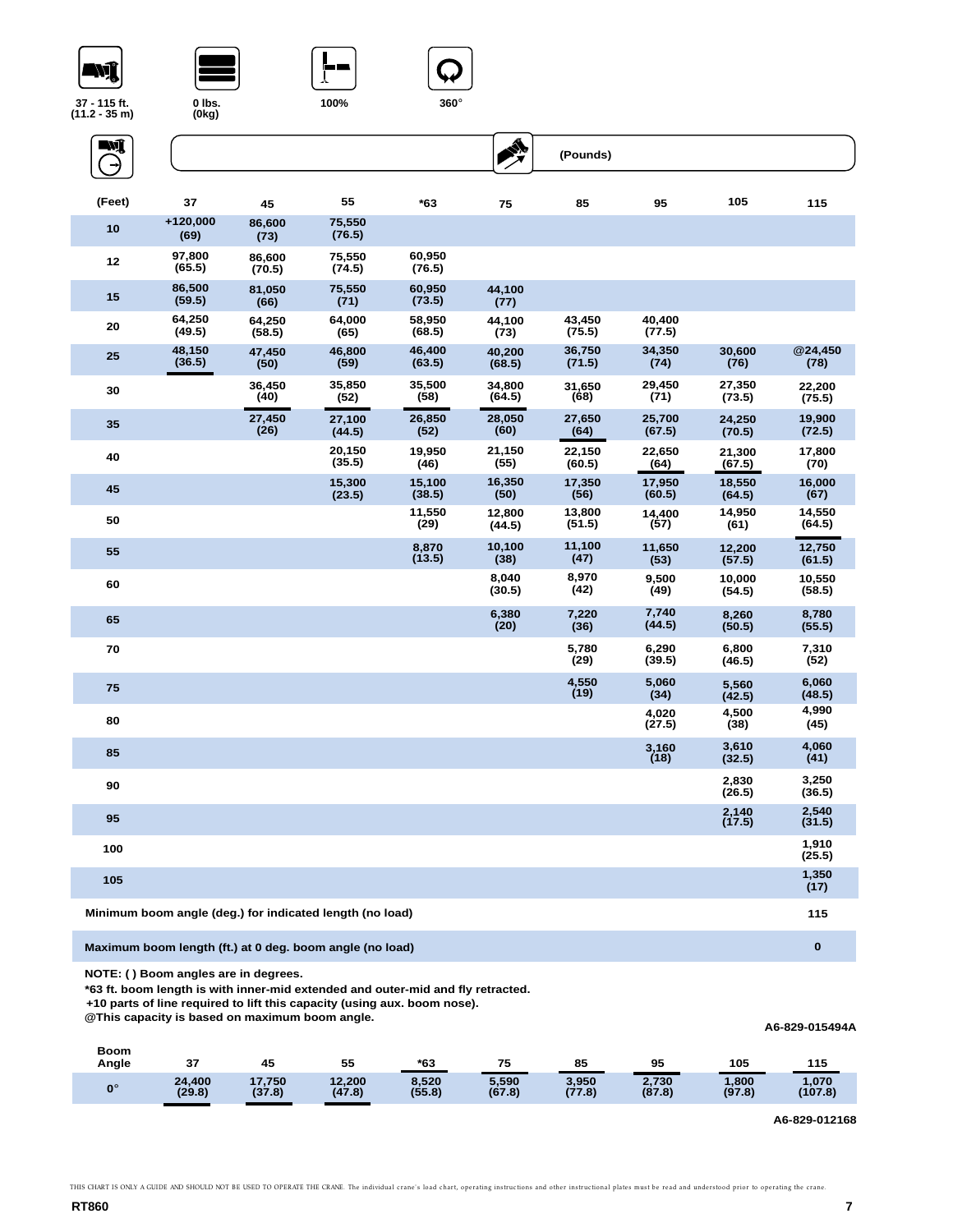# W.



**9,500 lbs.** 

**(4309 kg)**







| ENÎ<br>$\rightarrow$ |                                                          |                  |                  |                  | <b>A</b>         | (Pounds)         |                  |                  |                  |
|----------------------|----------------------------------------------------------|------------------|------------------|------------------|------------------|------------------|------------------|------------------|------------------|
| (Feet)               | 37                                                       | 45               | 55               | *63              | 75               | 85               | 95               | 105              | 115              |
| 10                   | $+110,000$<br>(69)                                       | 86,600<br>(73)   | 75,550<br>(76.5) |                  |                  |                  |                  |                  |                  |
| 12                   | 97,800<br>(65.5)                                         | 86,600<br>(70.5) | 75,550<br>(74.5) | 60,950<br>(76.5) |                  |                  |                  |                  |                  |
| 15                   | 86,500<br>(59.5)                                         | 81,050<br>(66)   | 75,550<br>(71)   | 60,950<br>(73.5) | 44,100<br>(77)   |                  |                  |                  |                  |
| 20                   | 60,750<br>(49.5)                                         | 56,900<br>(58.5) | 53.200<br>(65)   | 50.650<br>(68.5) | 44.100<br>(73)   | 43.450<br>(75.5) | 40,400<br>(77.5) |                  |                  |
| 25                   | 41,400<br>(36.5)                                         | 39,350<br>(50)   | 36.850<br>(59)   | 35,250<br>(63.5) | 35,450<br>(68.5) | 35,300<br>(71.5) | 34,350<br>(74)   | 30,600<br>(76)   | @24,450<br>(78)  |
| 30                   |                                                          | 28,750<br>(40)   | 27,150<br>(52)   | 25,900<br>(58)   | 26,550<br>(64.5) | 26,700<br>(68)   | 26,750<br>(71)   | 26,650<br>(73.5) | 22,200<br>(75.5) |
| 35                   |                                                          | 21,150<br>(26)   | 20,700<br>(44.5) | 19,700<br>(52)   | 20,500<br>(60)   | 20,850<br>(64)   | 21,050<br>(67.5) | 21,150<br>(70.5) | 19,900<br>(72.5) |
| 40                   |                                                          |                  | 15.850<br>(35.5) | 15,200<br>(46)   | 16.150<br>(55)   | 16,650<br>(60.5) | 16,950<br>(64)   | 17,100<br>(67.5) | 17,200<br>(70)   |
| 45                   |                                                          |                  | 12,100<br>(23.5) | 11.900<br>(38.5) | 12,900<br>(50)   | 13,400<br>(56)   | 13,800<br>(60.5) | 14,000<br>(64.5) | 14,200<br>(67)   |
| 50                   |                                                          |                  |                  | 9,210<br>(29)    | 10,300<br>(44.5) | 10,900<br>(51.5) | 11,300<br>(57)   | 11,600<br>(61)   | 11,800<br>(64.5) |
| 55                   |                                                          |                  |                  | 6,990<br>(13.5)  | 8,150<br>(38)    | 8,890<br>(47)    | 9,320<br>(53)    | 9,640<br>(57.5)  | 9,870<br>(61.5)  |
| 60                   |                                                          |                  |                  |                  | 6,390<br>(30.5)  | 7,220<br>(42)    | 7,680<br>(49)    | 8,020<br>(54.5)  | 8.270<br>(58.5)  |
| 65                   |                                                          |                  |                  |                  | 4,950<br>(20)    | 5,760<br>(36)    | 6,290<br>(44.5)  | 6,660<br>(50.5)  | 6.930<br>(55.5)  |
| 70                   |                                                          |                  |                  |                  |                  | 4.490<br>(29)    | 5.000<br>(39.5)  | 5.500<br>(46.5)  | 5.780<br>(52)    |
| 75                   |                                                          |                  |                  |                  |                  | 3,410<br>(19)    | 3,920<br>(34)    | 4,420<br>(42.5)  | 4,790<br>(48.5)  |
| 80                   |                                                          |                  |                  |                  |                  |                  | 3,000<br>(27.5)  | 3,480<br>(38)    | 3,930<br>(45)    |
| 85                   |                                                          |                  |                  |                  |                  |                  | 2,230<br>(18)    | 2,690<br>(32.5)  | 3,140<br>(41)    |
| 90                   |                                                          |                  |                  |                  |                  |                  |                  | 1,980<br>(26.5)  | 2,410<br>(36.5)  |
| 95                   |                                                          |                  |                  |                  |                  |                  |                  | 1,360<br>(17.5)  | 1,760<br>(31.5)  |
| 100                  |                                                          |                  |                  |                  |                  |                  |                  |                  | 1,190<br>(25.5)  |
|                      | Minimum boom angle (deg.) for indicated length (no load) |                  |                  |                  |                  |                  |                  |                  | 11.5             |

**Maximum boom length (ft.) at 0 deg. boom angle (no load) 105**

**NOTE: ( ) Boom angles are in degrees.**

**\*63 ft. boom length is with inner-mid extended and outer-mid and fly retracted.**

**+9 parts of line required to lift this capacity (using auxiliary boom nose).** 

**@This capacity is based on maximum boom angle.**

| Boom<br>Angle | 37               | 45               | 55               | *63             | 75              | 85              | 95             | 105             |  |
|---------------|------------------|------------------|------------------|-----------------|-----------------|-----------------|----------------|-----------------|--|
| $0^{\circ}$   | 24,400<br>(29.8) | 17,750<br>(37.8) | 10,450<br>(47.8) | 6,700<br>(55.8) | 4,260<br>(67.8) | 2,880<br>(77.8) | ,850<br>(87.8) | 1,050<br>(97.8) |  |
|               |                  |                  |                  |                 |                 |                 |                |                 |  |

**A6-829-012234**

**A6-829-011791C**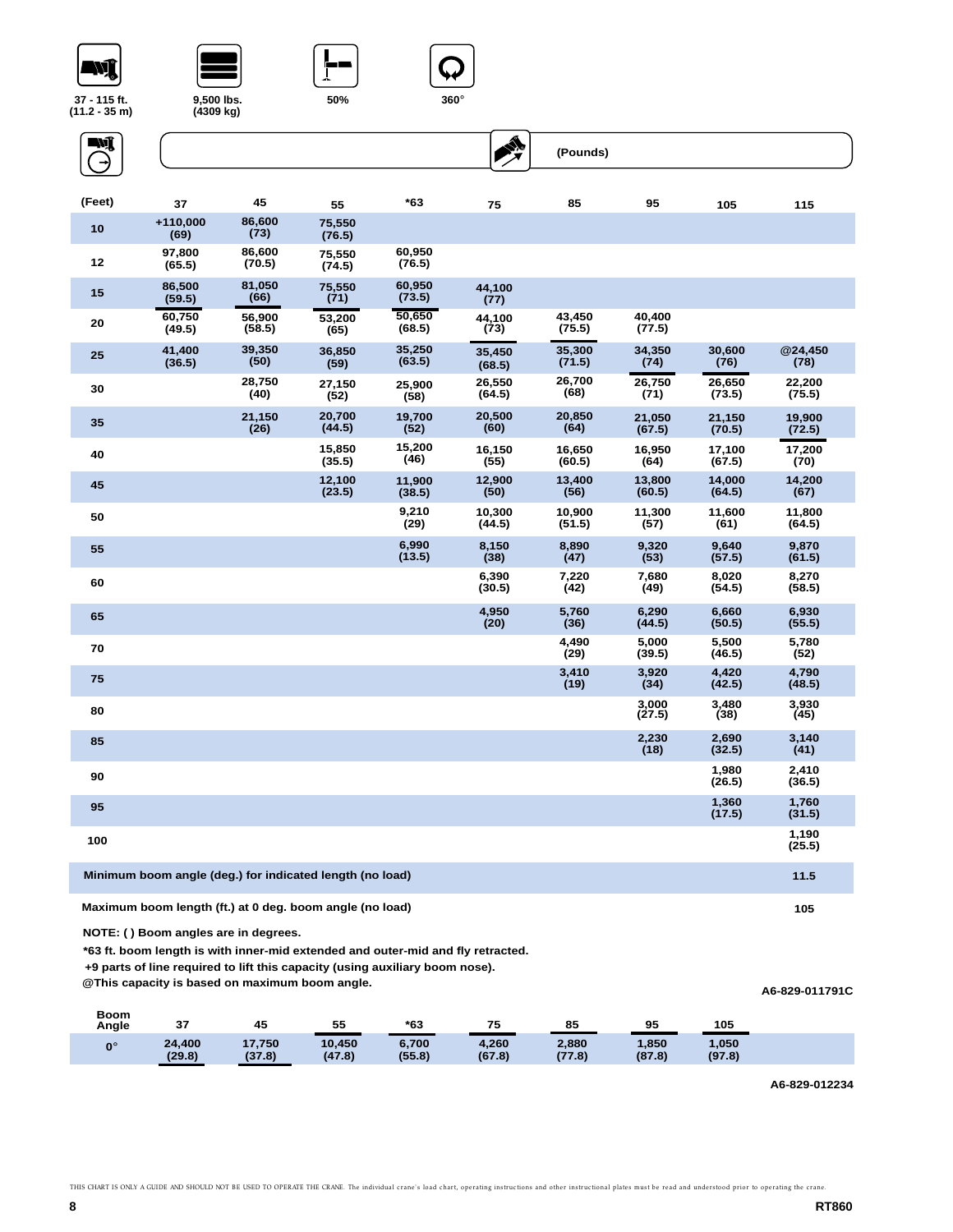







**0 lbs. (0 kg)**



| (Feet) | 37                                                       | 45               | 55               | $*63$            | 75               | 85               | 95               | 105              | 115              |
|--------|----------------------------------------------------------|------------------|------------------|------------------|------------------|------------------|------------------|------------------|------------------|
| 10     | +110,000<br>(69)                                         | 86,600<br>(73)   | 75,550<br>(76.5) |                  |                  |                  |                  |                  |                  |
| 12     | 97,800<br>(65.5)                                         | 86,600<br>(70.5) | 75,550<br>(74.5) | 60,950<br>(76.5) |                  |                  |                  |                  |                  |
| 15     | 77,900<br>(59.5)                                         | 71,850<br>(66)   | 65,800<br>(71)   | 60,950<br>(73.5) | 44,100<br>(77)   |                  |                  |                  |                  |
| 20     | 46,050<br>(49.5)                                         | 42,800<br>(58.5) | 39,700<br>(65)   | 37,600<br>(68.5) | 37,500<br>(73)   | 37,050<br>(75.5) | 36,450<br>(77.5) |                  |                  |
| 25     | 31,200<br>(36.5)                                         | 28,900<br>(50)   | 26,750<br>(59)   | 25,350<br>(63.5) | 25,900<br>(68.5) | 26,050<br>(71.5) | 26,000<br>(74)   | 25,800<br>(76)   | @24,450<br>(78)  |
| 30     |                                                          | 20,700<br>(40)   | 19,050<br>(52)   | 18,000<br>(58)   | 18,850<br>(64.5) | 19,200<br>(68)   | 19,400<br>(71)   | 19,450<br>(73.5) | 19,400<br>(75.5) |
| 35     |                                                          | 14,900<br>(26)   | 13,900<br>(44.5) | 13,050<br>(52)   | 14,050<br>(60)   | 14,550<br>(64)   | 14,850<br>(67.5) | 15,050<br>(70.5) | 15,100<br>(72.5) |
| 40     |                                                          |                  | 10,250<br>(35.5) | 9,520<br>(46)    | 10,600<br>(55)   | 11,150<br>(60.5) | 11,550<br>(64)   | 11,800<br>(67.5) | 12,000<br>(70)   |
| 45     |                                                          |                  | 7,540<br>(23.5)  | 6,860<br>(38.5)  | 7,990<br>(50)    | 8,610<br>(56)    | 9,050<br>(60.5)  | 9,360<br>(64.5)  | 9,580<br>(67)    |
| 50     |                                                          |                  |                  | 4,800<br>(29)    | 5,950<br>(44.5)  | 6,590<br>(51.5)  | 7,070<br>(57)    | 7,410<br>(61)    | 7,670<br>(64.5)  |
| 55     |                                                          |                  |                  | 3,200<br>(13.5)  | 4,310<br>(38)    | 4,980<br>(47)    | 5,470<br>(53)    | 5,840<br>(57.5)  | 6,120<br>(61.5)  |
| 60     |                                                          |                  |                  |                  | 2,980<br>(30.5)  | 3,650<br>(42)    | 4,150<br>(49)    | 4,540<br>(54.5)  | 4,840<br>(58.5)  |
| 65     |                                                          |                  |                  |                  | 1,880<br>(20)    | 2,540<br>(36)    | 3,050<br>(44.5)  | 3,450<br>(50.5)  | 3,760<br>(55.5)  |
| 70     |                                                          |                  |                  |                  |                  | 1,600<br>(29)    | 2,120<br>(39.5)  | 2,520<br>(46.5)  | 2,940<br>(52)    |
| 75     |                                                          |                  |                  |                  |                  |                  | 1,320<br>(34)    | 1,720<br>(42.5)  | 2,050<br>(48.5)  |
| 80     |                                                          |                  |                  |                  |                  |                  |                  | 1,030<br>(38)    | 1,360<br>(45)    |
|        | Minimum boom angle (deg.) for indicated length (no load) |                  |                  |                  |                  |                  |                  |                  | 11.5             |

**Maximum boom length (ft.) at 0 deg. boom angle (no load) 105**

**NOTE: ( ) Boom angles are in degrees.**

**\*63 ft. boom length is with inner-mid extended and outer-mid and fly retracted.**

**+9 parts of line required to lift this capacity (using auxiliary boom nose).** 

**@This capacity is based on maximum boom angle.**

**A6-829-012154A**

| Boom<br>Angle | 37     | 45     | 55     | *63    |        |
|---------------|--------|--------|--------|--------|--------|
| $0^{\circ}$   | 21,850 | 12,550 | 6,290  | 3,080  | 1,450  |
|               | (29.8) | (37.8) | (47.8) | (55.8) | (67.8) |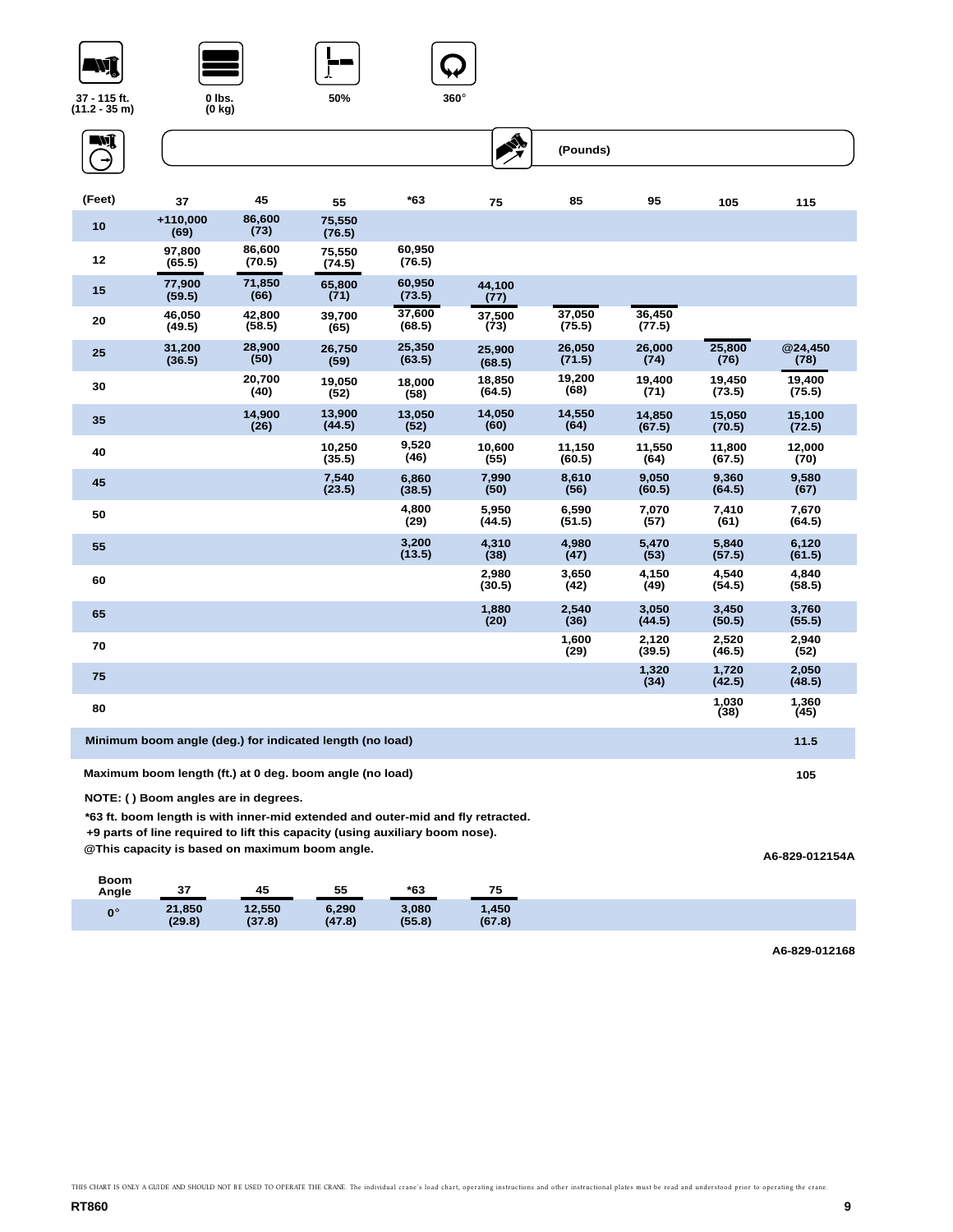

**9,500 lbs.** 

| $1.2 - 35$ m)       | (4309 kg)        |                  |                  |                  |                  |                  |                  |                  |                  |
|---------------------|------------------|------------------|------------------|------------------|------------------|------------------|------------------|------------------|------------------|
| NÎ<br>$\rightarrow$ |                  |                  |                  |                  | X                | (Pounds)         |                  |                  |                  |
| (Feet)              | 37               | 45               | 55               | $*63$            | 75               | 85               | 95               | 105              | 115              |
| 10                  | 82,900<br>(69)   | 76,200<br>(73)   | 69,350<br>(76.5) |                  |                  |                  |                  |                  |                  |
| 12                  | 63,000<br>(65.5) | 58,400<br>(70.5) | 53,700<br>(74.5) | 50,500<br>(76.5) |                  |                  |                  |                  |                  |
| 15                  | 45,250<br>(59.5) | 42,150<br>(66)   | 39,000<br>(71)   | 36,900<br>(73.5) | 36,450<br>(77)   |                  |                  |                  |                  |
| 20                  | 28,150<br>(49.5) | 27,200<br>(58.5) | 25,200<br>(65)   | 23,900<br>(68.5) | 24,250<br>(73)   | 24,300<br>(75.5) | 24,150<br>(77.5) |                  |                  |
| 25                  | 18,300<br>(36.5) | 17,900<br>(50)   | 17,350<br>(59)   | 16,350<br>(63.5) | 17,100<br>(68.5) | 17,400<br>(71.5) | 17,500<br>(74)   | 17,500<br>(76)   | @17,450<br>(78)  |
| 30                  |                  | 12,200<br>(40)   | 11,900<br>(52)   | 11,400<br>(58)   | 12,350<br>(64.5) | 12,800<br>(68)   | 13,050<br>(71)   | 13,200<br>(73.5) | 13,300<br>(75.5) |
| 35                  |                  | 8,590<br>(26)    | 8,360<br>(44.5)  | 7,980<br>(52)    | 8,990<br>(60)    | 9,520<br>(64)    | 9,890<br>(67.5)  | 10,100<br>(70.5) | 10,250<br>(72.5) |
| 40                  |                  |                  | 5,820<br>(35.5)  | 5,410<br>(46)    | 6,480<br>(55)    | 7,060<br>(60.5)  | 7,480<br>(64)    | 7.780<br>(67.5)  | 7,980<br>(70)    |
| 45                  |                  |                  | 3,920<br>(23.5)  | 3,430<br>(38.5)  | 4,530<br>(50)    | 5,150<br>(56)    | 5,600<br>(60.5)  | 5,940<br>(64.5)  | 6,180<br>(67)    |
| 50                  |                  |                  |                  | 1,860<br>(29)    | 2,980<br>(44.5)  | 3,620<br>(51.5)  | 4,100<br>(57)    | 4,460<br>(61)    | 4,730<br>(64.5)  |
| 55                  |                  |                  |                  |                  | 1,720<br>(38)    | 2,380<br>(47)    | 2,870<br>(53)    | 3,240<br>(57.5)  | 3,530<br>(61.5)  |
| 60                  |                  |                  |                  |                  |                  | 1,340<br>(42)    | 1,840<br>(49)    | 2,230<br>(54.5)  | 2,530<br>(58.5)  |
| 65                  |                  |                  |                  |                  |                  |                  |                  | 1,370<br>(50.5)  | 1,680<br>(55.5)  |
|                     |                  |                  |                  |                  |                  |                  |                  |                  |                  |

**0% 360**°

**Minimum boom angle (deg.) for indicated length (no load) 52.5**

**Maximum boom length (ft.) at 0 deg. boom angle (no load) 55**

**NOTE: ( ) Boom angles are in degrees.**

**\*63 ft. boom length is with inner-mid extended and outer-mid and fly retracted.**

**@This capacity is based on maximum boom angle.**

**A6-829-011902B**

| <b>Boom</b>          |                  |                 |                 |
|----------------------|------------------|-----------------|-----------------|
| Angle                | 37               | 45              | 55              |
| $\mathbf{0}^{\circ}$ | 12,600<br>(29.8) | 7,080<br>(37.8) | 3,060<br>(47.8) |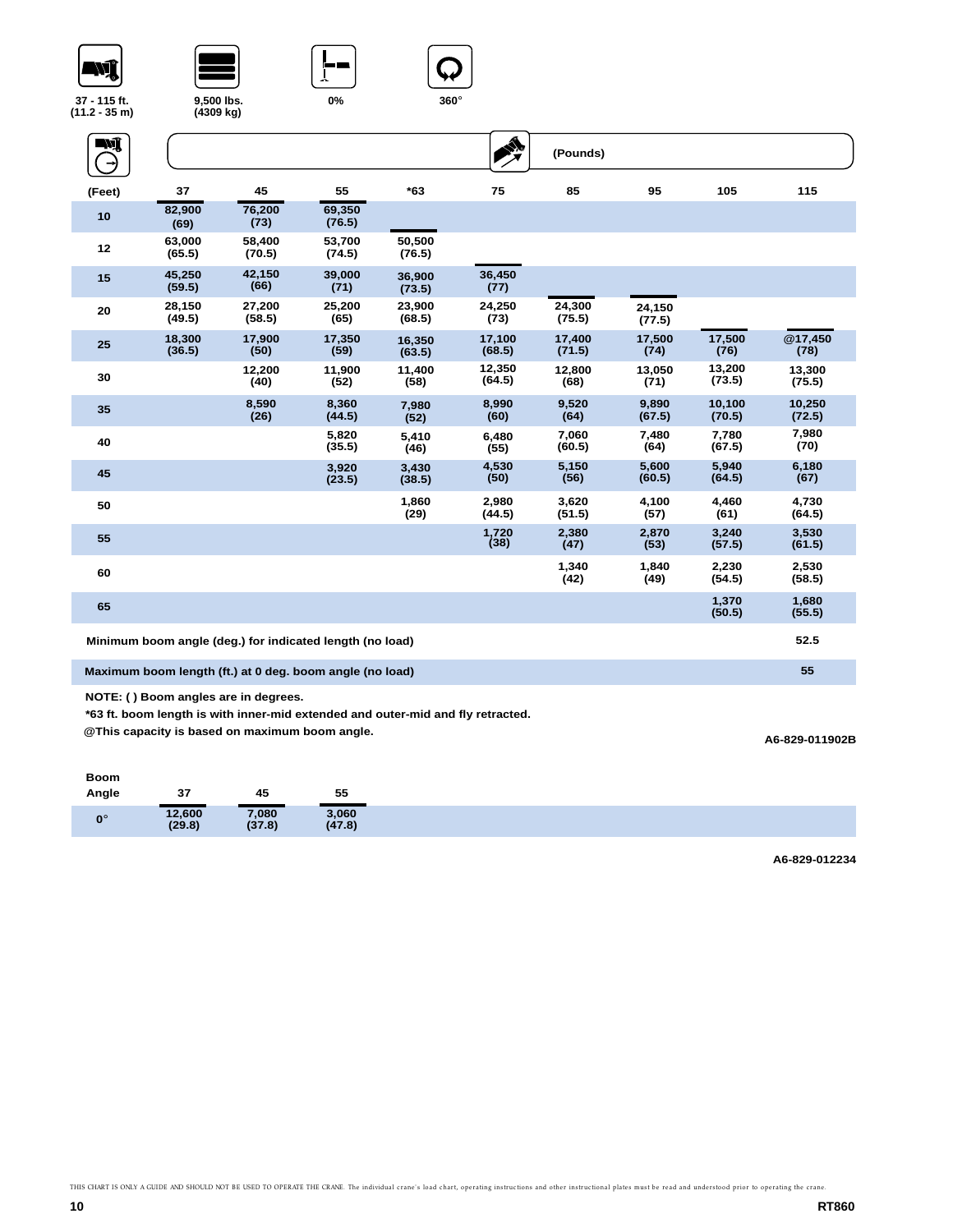





**0% 360**°

**37 - 115 ft. (11.2 - 35 m)**

| 0 lbs. |
|--------|
| (0 kg) |
|        |

| ШÎ     |                  |                                                          |                  |                  |                  | (Pounds)         |                  |                 |                 |
|--------|------------------|----------------------------------------------------------|------------------|------------------|------------------|------------------|------------------|-----------------|-----------------|
| (Feet) | 37               | 45                                                       | 55               | $*63$            | 75               | 85               | 95               | 105             | 115             |
| 10     | 60,400<br>(69)   | 55,000<br>(73)                                           | 49,600<br>(76.5) |                  |                  |                  |                  |                 |                 |
| 12     | 45,250<br>(65.5) | 41,550<br>(70.5)                                         | 37,750<br>(74.5) | 35,250<br>(76.5) |                  |                  |                  |                 |                 |
| 15     | 31,750<br>(59.5) | 29,200<br>(66)                                           | 26,650<br>(71)   | 24.950<br>(73.5) | 25,050<br>(77)   |                  |                  |                 |                 |
| 20     | 19,100<br>(49.5) | 17,850<br>(58.5)                                         | 16,200<br>(65)   | 15,100<br>(68.5) | 15,800<br>(73)   | 16,050<br>(75.5) | 16,100<br>(77.5) |                 |                 |
| 25     | 11,700<br>(36.5) | 11,500<br>(50)                                           | 10,200<br>(59)   | 9.400<br>(63.5)  | 10,300<br>(68.5) | 10,800<br>(71.5) | 11,050<br>(74)   | 11,200<br>(76)  | @11,300<br>(78) |
| 30     |                  | 7,150<br>(40)                                            | 6,370<br>(52)    | 5,680<br>(58)    | 6,730<br>(64.5)  | 7,300<br>(68)    | 7,680<br>(71)    | 7,940<br>(73.5) | 8.100<br>(75.5) |
| 35     |                  | 4,250<br>(26)                                            | 3,650<br>(44.5)  | 3,050<br>(52)    | 4,170<br>(60)    | 4,800<br>(64)    | 5.240<br>(67.5)  | 6,560<br>(70.5) | 5.780<br>(72.5) |
| 40     |                  |                                                          | 1,650<br>(35.5)  | 1,100<br>(46)    | 2,260<br>(55)    | 2,920<br>(60.5)  | 3,400<br>(64)    | 3,760<br>(67.5) | 4,020<br>(70)   |
| 45     |                  |                                                          |                  |                  |                  | 1,460<br>(56)    | 1,970<br>(60.5)  | 2,350<br>(64.5) | 2,640<br>(67)   |
| 50     |                  |                                                          |                  |                  |                  |                  |                  | 1,220<br>(61)   | 1,520<br>(64.5) |
|        |                  | Minimum boom angle (deg.) for indicated length (no load) |                  |                  |                  |                  |                  |                 | 52.5            |
|        |                  | Maximum boom length (ft.) at 0 deg. boom angle (no load) |                  |                  |                  |                  |                  |                 | 55              |

**NOTE: ( ) Boom angles are in degrees.**

**\*63 ft. boom length is with inner-mid extended and outer-mid and fly retracted.**

**@This capacity is based on maximum boom angle.**

**A6-829-012155A**

| 37<br>Angle<br>45<br>$3,020$<br>$(37.8)$<br>7,470<br>(29.8) |
|-------------------------------------------------------------|
|                                                             |
|                                                             |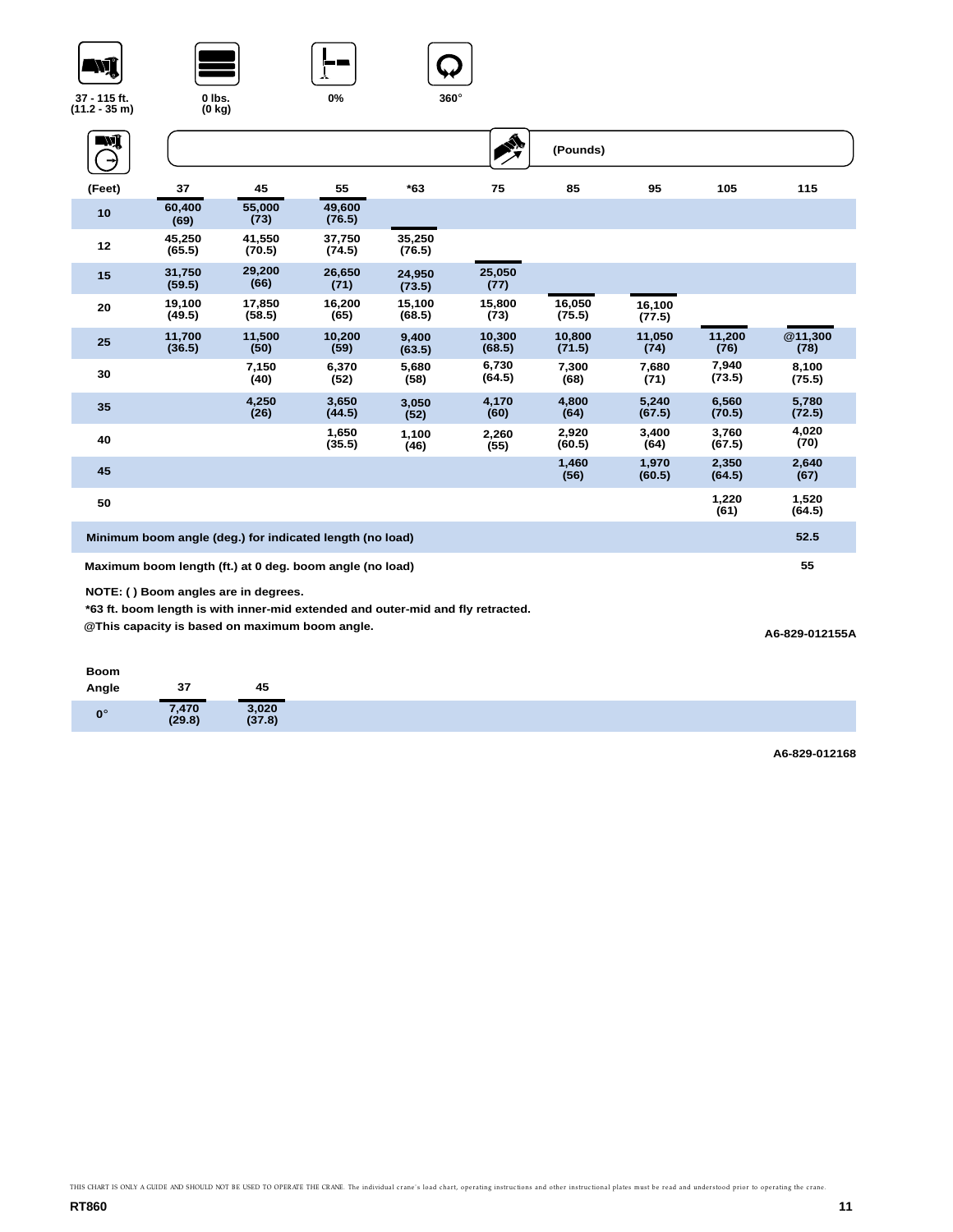











|        |                  | 35 ft. LENGTH   | 60 ft. LENGTH    |                 |  |
|--------|------------------|-----------------|------------------|-----------------|--|
| (Feet) | 2° OFFSET        | 30° OFFSET      | 2° OFFSET        | 30° OFFSET      |  |
| 35     | *12,900<br>(78)  |                 |                  |                 |  |
| 40     | 11,900<br>(75.5) |                 | $*6,700$<br>(78) |                 |  |
| 45     | 11,150<br>(73.5) |                 | 6,500<br>(77.5)  |                 |  |
| 50     | 10,450<br>(71.5) | 7,500<br>(77)   | 6,400<br>(76)    |                 |  |
| 55     | 9,870<br>(69.5)  | 7,310<br>(74.5) | 6,300<br>(74)    |                 |  |
| 60     | 9,340<br>(67.5)  | 7,150<br>(72.5) | 6,200<br>(72.5)  |                 |  |
| 65     | 8,850<br>(65)    | 7,010<br>(70.5) | 6,100<br>(70.5)  |                 |  |
| 70     | 8,420            | 6,880           | 6,000            | 4,000           |  |
|        | (63)             | (68)            | (69)             | (77)            |  |
| 75     | 8,020            | 6,760           | 5,670            | 3,680           |  |
|        | (60.5)           | (66)            | (67)             | (75)            |  |
| 80     | 7,660            | 6,650           | 5,340            | 3,500           |  |
|        | (58.5)           | (63.5)          | (65)             | (73.5)          |  |
| 85     | 7,330            | 6,560           | 5,010            | 3,350           |  |
|        | (56)             | (61)            | (63.5)           | (71.5)          |  |
| 90     | 6,490            | 6,470           | 4,680            | 3,280           |  |
|        | (53.5)           | (58.5)          | (61.5)           | (69.5)          |  |
| 95     | 5,550            | 5,550           | 4,350            | 3,220           |  |
|        | (51)             | (56)            | (59.5)           | (67)            |  |
| 100    | 4,720            | 4,720           | 4,000            | 3,160           |  |
|        | (48.5)           | (53)            | (57.5)           | (65)            |  |
| 105    | 3,980            | 3,980           | 3,670            | 3,100           |  |
|        | (45.5)           | (50)            | (55)             | (63)            |  |
| 110    | 3,310            | 3,310           | 3,340            | 3,050           |  |
|        | (42.5)           | (47)            | (53)             | (60.5)          |  |
| 115    | 2,710            | 2,710           | 3,070            | 3,000           |  |
|        | (39.5)           | (43.5)          | (51)             | (58)            |  |
| 120    | 2,170            | 2,170           | 2,950            | 2,960           |  |
|        | (36)             | (40)            | (48.5)           | (55.5)          |  |
| 125    | 1,670            | 1,670           | 2,840            | 2,930           |  |
|        | (32.5)           | (36)            | (46)             | (53)            |  |
| 130    | 1,220            | 1,220           | 2,730            | 2,730           |  |
|        | (28)             | (31)            | (43.5)           | (50.5)          |  |
| 135    |                  |                 | 2,280<br>(41)    | 2,280<br>(47.5) |  |
| 140    |                  |                 | 1,860<br>(38)    | 1,860<br>(44.5) |  |
| 145    |                  |                 | 1,470<br>(35)    | 1,470<br>(41)   |  |
| 150    |                  |                 | 1,110<br>(31.5)  | 1,110<br>(37)   |  |

**NOTE: ( ) Boom angles are in degrees.**

**\*This capacity is based upon maximum boom angle.**

**A6-829-011795B**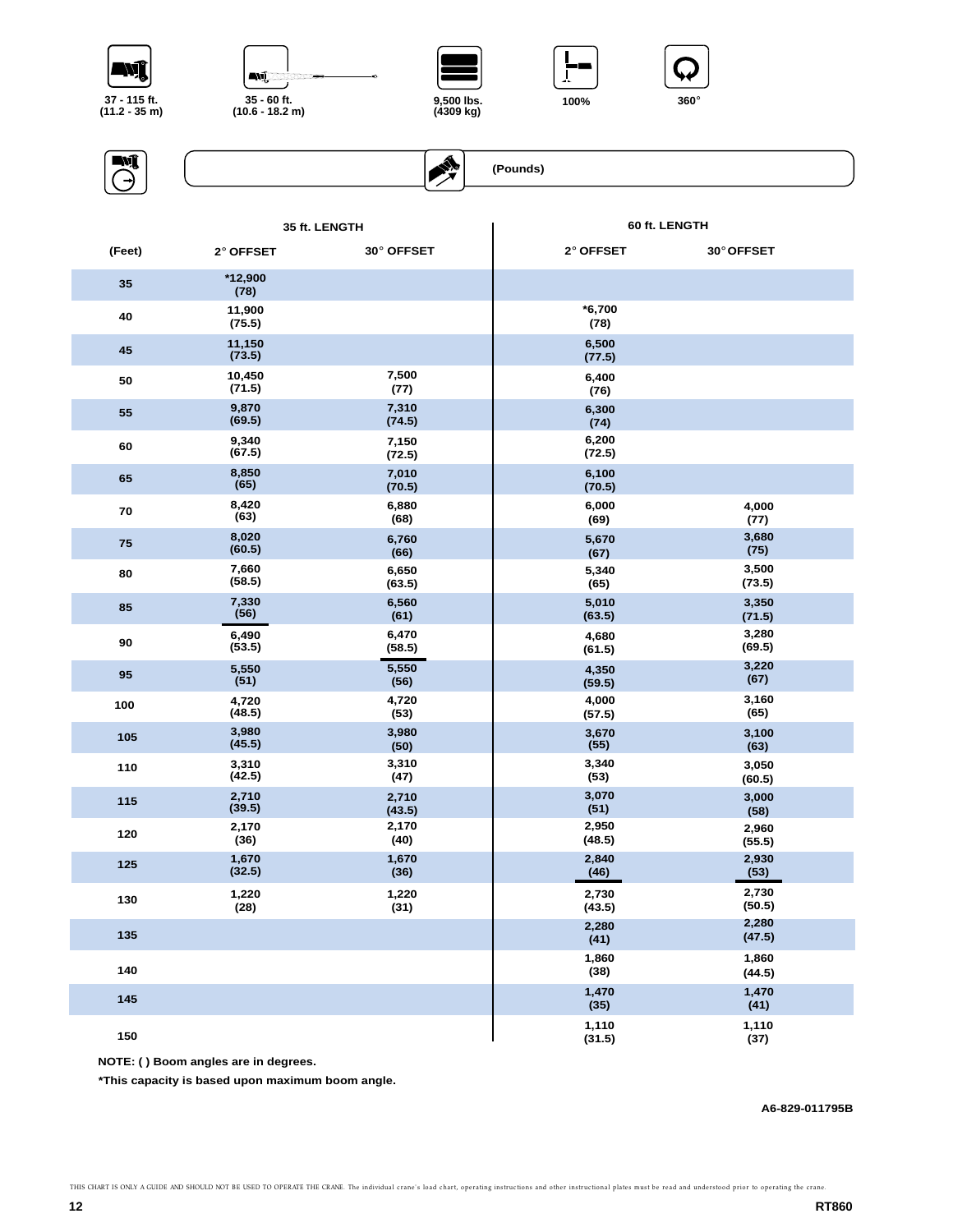











|        |                  | 35 ft. LENGTH   | 60 ft. LENGTH    |                 |  |  |
|--------|------------------|-----------------|------------------|-----------------|--|--|
| (Feet) | 2° OFFSET        | 30° OFFSET      | 2° OFFSET        | 30° OFFSET      |  |  |
| 35     | *12,900<br>(78)  |                 |                  |                 |  |  |
| 40     | 11,900<br>(75.5) |                 | $*6,700$<br>(78) |                 |  |  |
| 45     | 11,150<br>(73.5) |                 | 6,270<br>(77.5)  |                 |  |  |
| 50     | 10,450<br>(71.5) | 7,500<br>(77)   | 5,860<br>(76)    |                 |  |  |
| 55     | 9,870<br>(69.5)  | 7,310<br>(74.5) | 5,510<br>(74)    |                 |  |  |
| 60     | 9,340<br>(67.5)  | 7,150<br>(72.5) | 5,180<br>(72.5)  |                 |  |  |
| 65     | 8,850<br>(65)    | 7,010<br>(70.5) | 4,900<br>(70.5)  |                 |  |  |
| 70     | 8,300<br>(63)    | 6,880<br>(68)   | 4,630<br>(69)    | 4,000<br>(77)   |  |  |
| 75     | 6,930<br>(60.5)  | 6,760<br>(66)   | 4,400<br>(67)    | 3,680<br>(75)   |  |  |
| 80     | 5,760<br>(58.5)  | 5,760<br>(63.5) | 4,180<br>(65)    | 3,500<br>(73.5) |  |  |
| 85     | 4,750<br>(56)    | 4,750<br>(61)   | 3,980<br>(63.5)  | 3,350<br>(71.5) |  |  |
| 90     | 3,860<br>(53.5)  | 3,860<br>(58.5) | 3,800<br>(61.5)  | 3,280<br>(69.5) |  |  |
| 95     | 3,090<br>(51)    | 3,090<br>(56)   | 3,630<br>(59.5)  | 3,220<br>(67)   |  |  |
| 100    | 2,400<br>(48.5)  | 2,400<br>(53)   | 3,470<br>(57.5)  | 3,160<br>(65)   |  |  |
| 105    | 1,790<br>(45.5)  | 1,790<br>(50)   | 3,300<br>(55)    | 3,100<br>(63)   |  |  |
| 110    | 1,240<br>(42.5)  | 1,240<br>(47)   | 2,720<br>(53)    | 2,720<br>(60.5) |  |  |
| 115    |                  |                 | 2,200<br>(51)    | 2,200<br>(58)   |  |  |
| 120    |                  |                 | 1,730<br>(48.5)  | 1,730<br>(55.5) |  |  |
| 125    |                  |                 | 1,290<br>(46)    | 1,290<br>(53)   |  |  |
|        |                  |                 |                  |                 |  |  |

**NOTE: ( ) Boom angles are in degrees. A6-829-012147** 

**\*This capacity is based upon maximum boom angle.**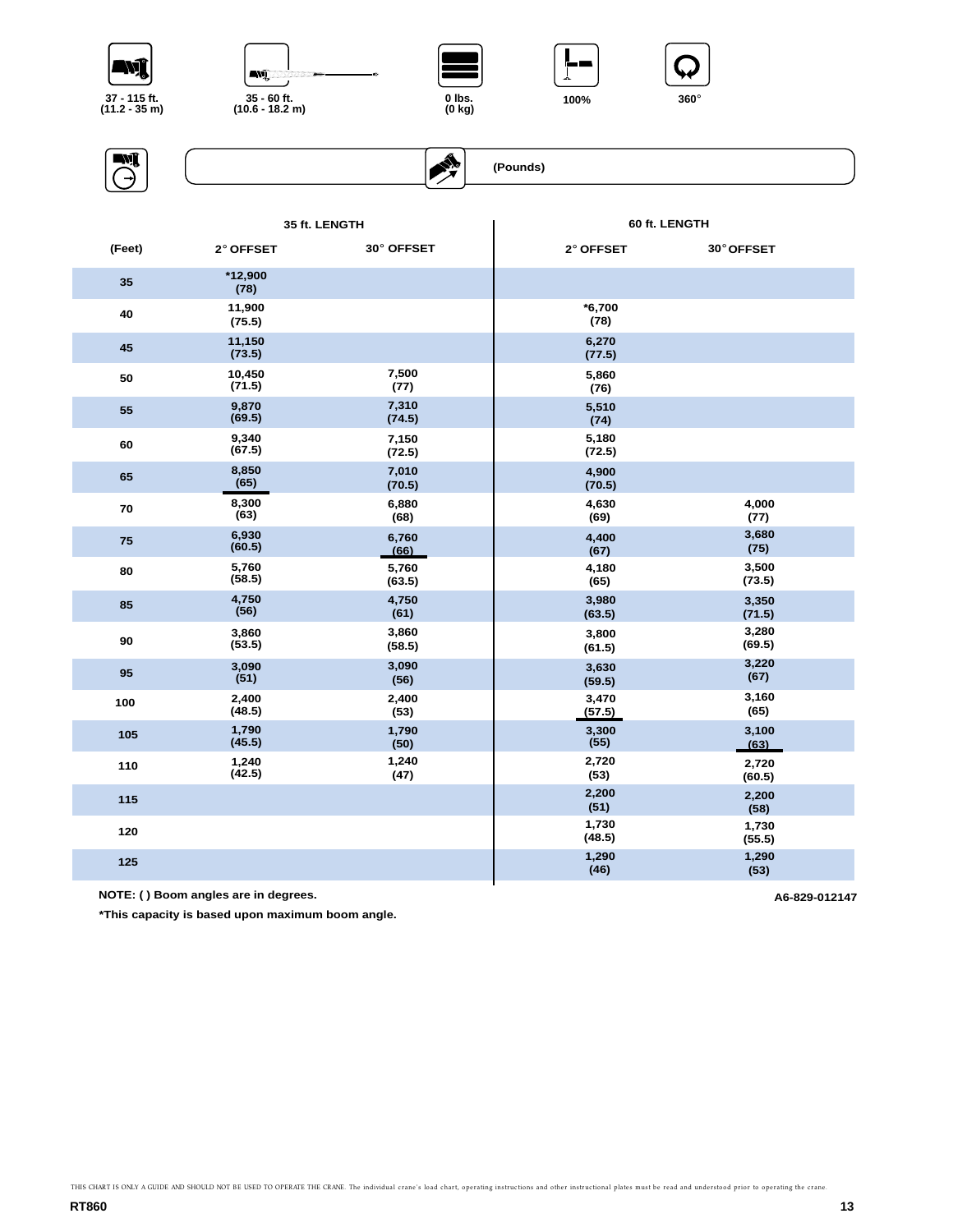









ENT ◈  **(Pounds)** × **35 ft. LENGTH 60 ft. LENGTH**

|        |                   | <b>33 IL LENGIN</b> |                  | <b>OUTL</b> LENGIN |
|--------|-------------------|---------------------|------------------|--------------------|
| (Feet) | 2° OFFSET         | 30° OFFSET          | 2° OFFSET        | 30° OFFSET         |
| 35     | *12,900<br>(78)   |                     |                  |                    |
| 40     | 11,900<br>(75.5)  |                     | $*6,700$<br>(78) |                    |
| 45     | 11,150<br>(73.5)  |                     | 6,270<br>(77.5)  |                    |
| 50     | 10,450<br>(71.5)  | 7,500<br>(77)       | 5,860<br>(76)    |                    |
| 55     | 9,150<br>(69.5)   | 7,310<br>(74.5)     | 5,510<br>(74)    |                    |
| 60     | 7,620<br>(67.5)   | 7,150<br>(72.5)     | 5,180<br>(72.5)  |                    |
| 65     | 6,330<br>(65)     | 6,330<br>(70.5)     | 4,900<br>(70.5)  |                    |
| 70     | 5,230<br>(63)     | 5,230<br>(68)       | 4,630<br>(69)    | 4,000<br>(77)      |
| 75     | 4,270<br>(60.5)   | 4,270<br>(66)       | 4,400<br>(67)    | 3,680<br>(75)      |
| 80     | 3,430<br>(58.5)   | 3,430<br>(63.5)     | 4,180<br>(65)    | 3,500<br>(73.5)    |
| 85     | 2,690<br>(56)     | 2,690<br>(61)       | 3,920<br>(63.5)  | 3,350<br>(71.5)    |
| 90     | $2,040$<br>(53.5) | $2,040$<br>(58.5)   | 3,270<br>(61.5)  | 3,270<br>(69.5)    |
| 95     | $1,450$<br>(51)   | 1,450<br>(56)       | 2,690<br>(59.5)  | 2,690<br>(67)      |
| 100    |                   |                     | 2,170<br>(57.5)  | 2,170<br>(65)      |
| 105    |                   |                     | 1,690<br>(55)    | 1,690<br>(63)      |
| 110    |                   |                     | 1,260<br>(53)    | 1,260<br>(60.5)    |

**NOTE: ( ) Boom angles are in degrees.**

**\*This capacity is based upon maximum boom angle.**

**A6-829-011796D**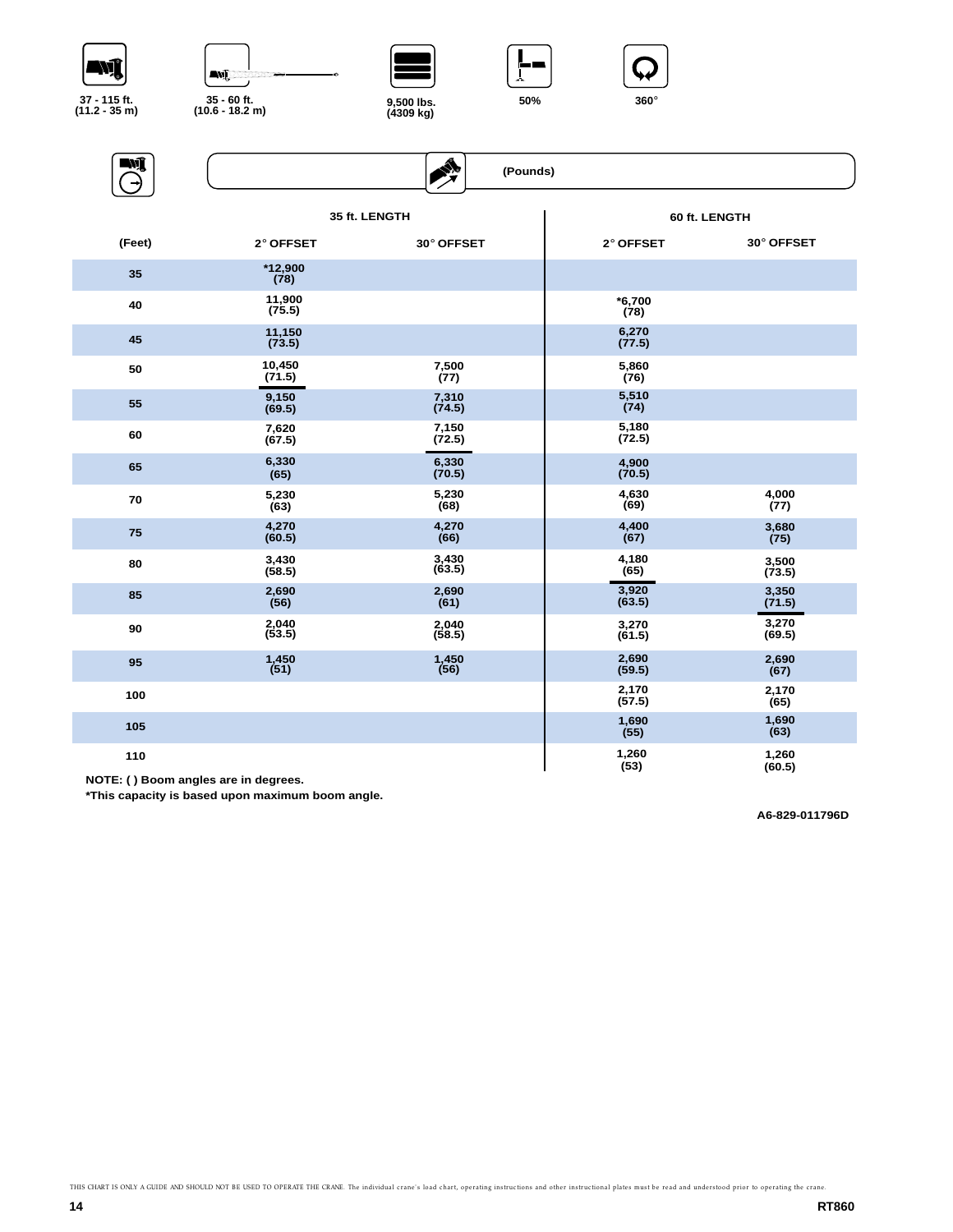













 **(Pounds)**

# **35 ft. LENGTH**

 $\mathbb{R}$ 

| (Feet) | 2° OFFSET        | 30° OFFSET      |  |
|--------|------------------|-----------------|--|
| 35     | *12,900<br>(78)  |                 |  |
| 40     | 12,200<br>(75.5) |                 |  |
| 45     | 11,450<br>(73.5) |                 |  |
| 50     | 10,750<br>(71.5) | 7,800<br>(77)   |  |
| 55     | 10,150<br>(69.5) | 7,610<br>(74.5) |  |
| 60     | 9,640<br>(67.5)  | 7,450<br>(72.5) |  |
| 65     | 9,150<br>(65)    | 7,310<br>(70.5) |  |
| 70     | 8,720<br>(63)    | 7,180<br>(68)   |  |
| 75     | 8,320<br>(60.5)  | 7,060<br>(66)   |  |
| 80     | 7,960<br>(58.5)  | 6,950<br>(63.5) |  |
| 85     | 7,630<br>(56)    | 6,860<br>(61)   |  |
| 90     | 6,970<br>(53.5)  | 6,770<br>(58.5) |  |
| 95     | 6,040<br>(51)    | 6,040<br>(56)   |  |
| 100    | 5,210<br>(48.5)  | 5,210<br>(53)   |  |
| 105    | 4,470<br>(45.5)  | 4,470<br>(50)   |  |
| 110    | 3,800<br>(42.5)  | 3,800<br>(47)   |  |
| 115    | 3,200<br>(39.5)  | 3,200<br>(43.5) |  |
| 120    | 2,660<br>(36)    | 2,660<br>(40)   |  |
| 125    | 2,160<br>(32.5)  | 2,160<br>(36)   |  |
| 130    | 1,710<br>(28)    |                 |  |
| 135    | 1,290<br>(23)    |                 |  |

**NOTE: ( ) Boom angles are in degrees.**

**\*This capacity is based on maximum boom angle.**

**A6-829-012129A**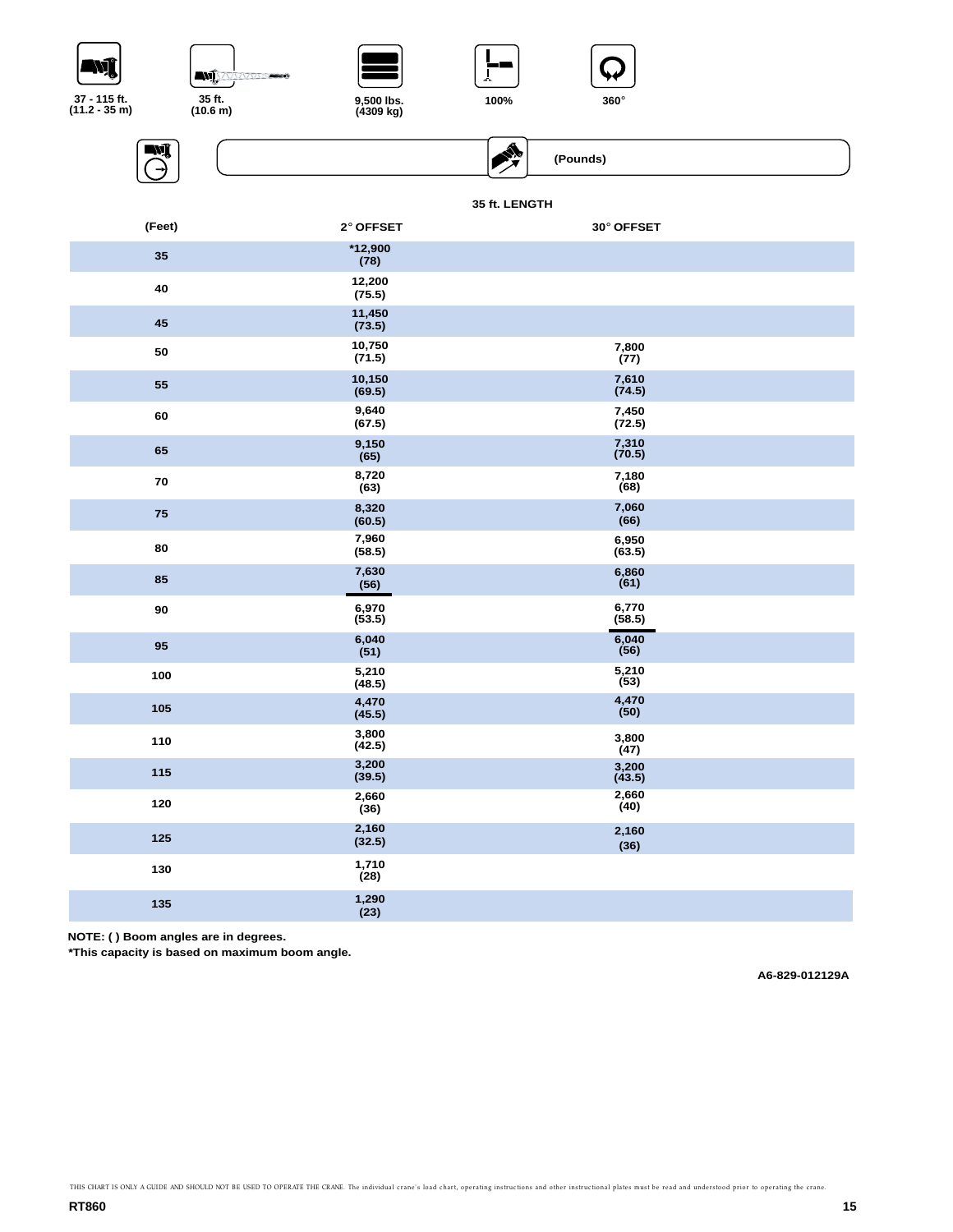













**35 ft. LENGTH**

| (Feet) | 2° OFFSET        | 30° OFFSET      |
|--------|------------------|-----------------|
| 35     | *12,900<br>(78)  |                 |
| 40     | 12,200<br>(75.5) |                 |
| 45     | 11,450<br>(73.5) |                 |
| 50     | 10,750<br>(71.5) | 7,800<br>(77)   |
| 55     | 10,150<br>(69.5) | 7,610<br>(74.5) |
| 60     | 9,640<br>(67.5)  | 7,450<br>(72.5) |
| 65     | 9,150<br>(65)    | 7,310<br>(70.5) |
| 70     | 8,720<br>(63)    | 7,180<br>(68)   |
| 75     | 7,410<br>(60.5)  | 7,060<br>(66)   |
| 80     | 6,240<br>(58.5)  | 6,240<br>(63.5) |
| 85     | 5,230<br>(56)    | 5,230<br>(61)   |
| 90     | 4,350<br>(53.5)  | 4,350<br>(58.5) |
| 95     | 3,580<br>(51)    | 3,580<br>(56)   |
| 100    | 2,890<br>(48.5)  | 2,890<br>(53)   |
| 105    | 2,280<br>(45.5)  | 2,280<br>(50)   |
| 110    | 1,730<br>(42.5)  | 1,730<br>(47)   |
| 115    | 1,230<br>(39.5)  | 1,230<br>(43.5) |

**NOTE: ( ) Boom angles are in degrees. A6-829-012129A**

**\*This capacity is based on maximum boom angle.**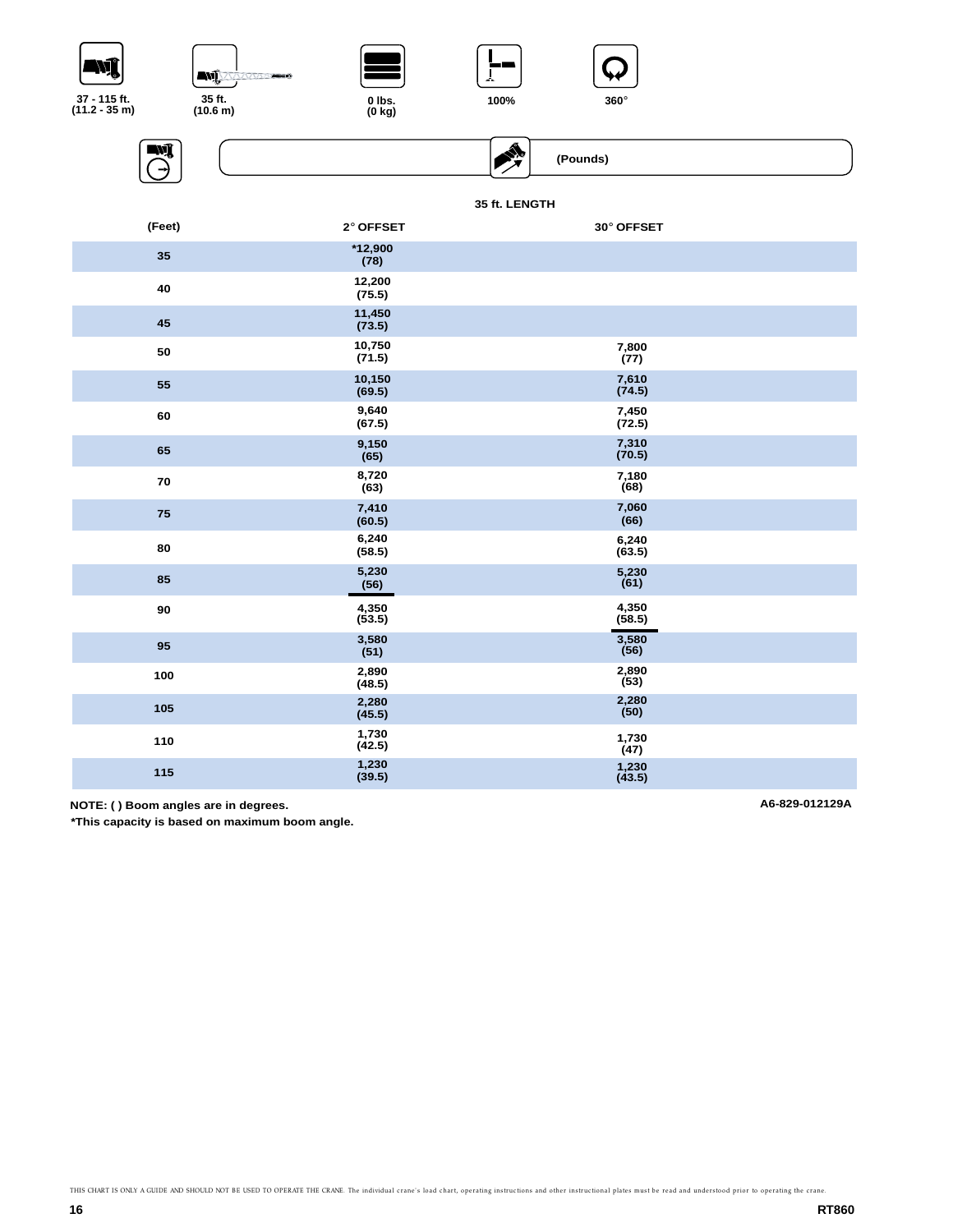



**9,500 lbs. (4309 kg)**





**37 - 115 ft. (11.2 - 35 m)**



 **(Pounds)**

### **35 ft. LENGTH**

"

| (Feet) | 2° OFFSET         | 30° OFFSET      |
|--------|-------------------|-----------------|
| 35     | $*12,900$<br>(78) |                 |
| 40     | 12,200<br>(75.5)  |                 |
| 45     | 11,450<br>(73.5)  |                 |
| 50     | 10,750<br>(71.5)  | 7,800<br>(77)   |
| 55     | 9,720<br>(69.5)   | 7,610<br>(74.5) |
| 60     | 8,190<br>(67.5)   | 7,450<br>(72.5) |
| 65     | 6,900<br>(65)     | 6,900<br>(70.5) |
| 70     | 5,800<br>(63)     | 5,800<br>(68)   |
| 75     | 4,840<br>(60.5)   | 4,840<br>(66)   |
| 80     | 4,010<br>(58.5)   | 4,010<br>(63.5) |
| 85     | 3,270<br>(56)     | 3,270<br>(61)   |
| 90     | 2,620<br>(53.5)   | 2,620<br>(58.5) |
| 95     | 2,030<br>(51)     | 2,030<br>(56)   |
| 100    | 1,510<br>(48.5)   | 1,510<br>(53)   |
| 105    | 1,030<br>(45.5)   | 1,030<br>(50)   |

**NOTE: ( ) Boom angles are in degrees.**

**\*This capacity is based on maximum boom angle.**

**A6-829-012145C**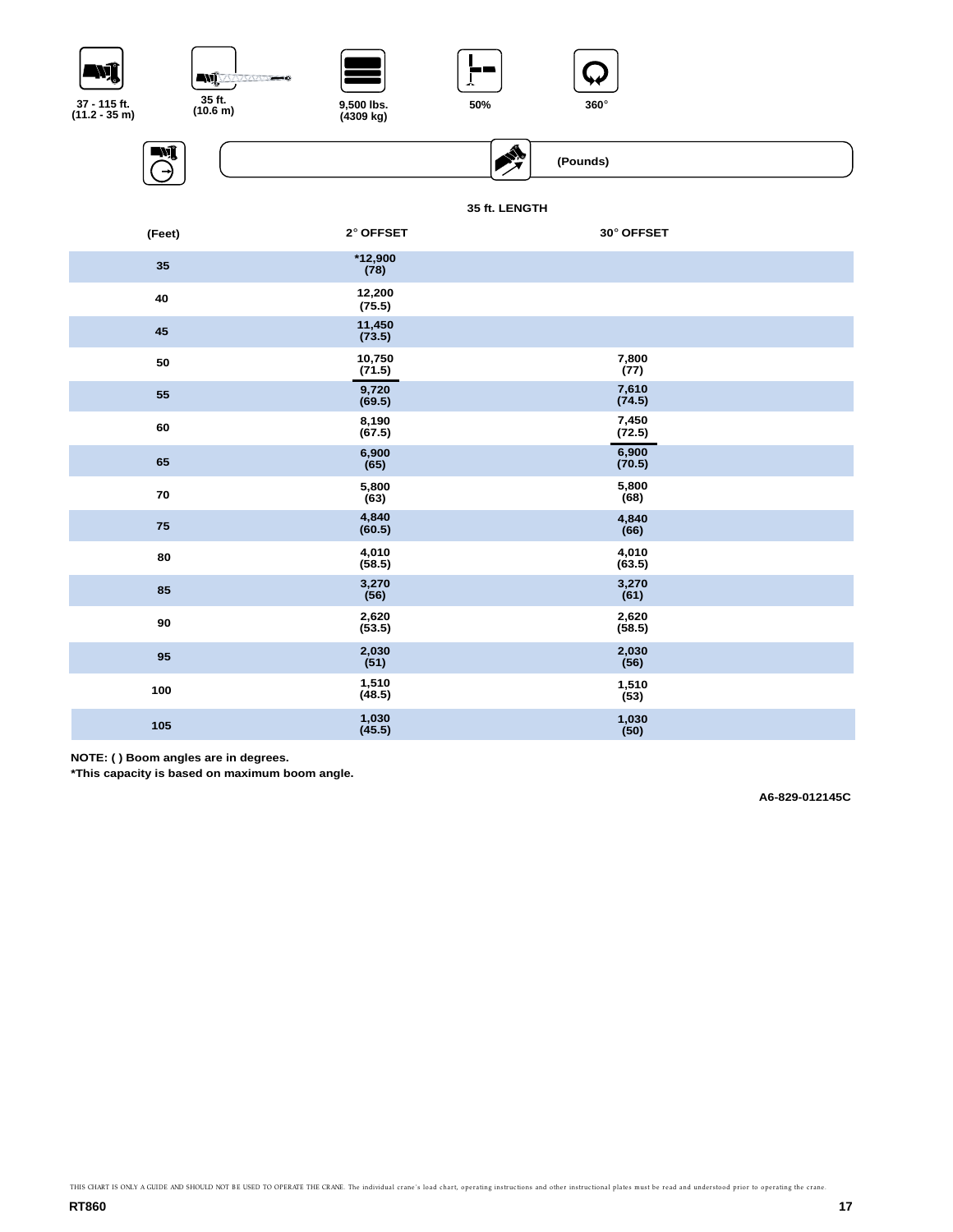







 $\overline{\mathbb{M}}$ 



**9,500 lbs. (4309 kg)**

**29.5 x 25 - 28PR Tires Stationary**





| (Feet) | 37               | 45               | 55               | $*63$            | 75               | 85               | 95               |
|--------|------------------|------------------|------------------|------------------|------------------|------------------|------------------|
| 10     | 44,100<br>(68.5) | 39,100<br>(73)   |                  |                  |                  |                  |                  |
| 12     | 44,100<br>(65)   | 39,100<br>(70)   | 29,950<br>(74)   | 23,800<br>(76.5) |                  |                  |                  |
| 15     | 42,800<br>(59.5) | 39,100<br>(65.5) | 29,950<br>(70.5) | 23,800<br>(73.5) | 19,400<br>(76.5) |                  |                  |
| 20     | 34,100<br>(49)   | 30,000<br>(58)   | 27,600<br>(65)   | 23,800<br>(68.5) | 19,400<br>(72.5) | 15,950<br>(75)   |                  |
| 25     | 26,100<br>(36)   | 23,500<br>(49.5) | 22,250<br>(58.5) | 19,900<br>(63.5) | 19,400<br>(68)   | 15,950<br>(71)   | 15,500<br>(73.5) |
| 30     |                  | 18,650<br>(39.5) | 17,850<br>(52)   | 16,450<br>(58)   | 15,750<br>(64)   | 14,750<br>(67.5) | 13,750<br>(70.5) |
| 35     |                  | 13,650<br>(26)   | 13,300<br>(44.5) | 13,000<br>(52)   | 12,750<br>(59.5) | 12,400<br>(64)   | 12,050<br>(67)   |
| 40     |                  |                  | 9,920<br>(35.5)  | 9,650<br>(45.5)  | 10,200<br>(54.5) | 10,250<br>(60)   | 10,350<br>(63.5) |
| 45     |                  |                  | 7,420<br>(23)    | 7,190<br>(38)    | 8,000<br>(49.5)  | 8,370<br>(55.5)  | 8,750<br>(60)    |
| 50     |                  |                  |                  | 5,300<br>(29)    | 6,100<br>(44)    | 6,640<br>(51)    | 7,180<br>(56.5)  |
| 55     |                  |                  |                  | 3,810<br>(13.5)  | 4,430<br>(37.5)  | 4,940<br>(46.5)  | 5,650<br>(52.5)  |
| 60     |                  |                  |                  |                  | 2,960<br>(30)    | 3.560<br>(41.5)  | 4,170<br>(48.5)  |
| 65     |                  |                  |                  |                  | 1,650<br>(19.5)  | 2,190<br>(35.5)  | 2,740<br>(44)    |
| 70     |                  |                  |                  |                  |                  |                  | 1,340<br>(39)    |

**NOTE: ( ) Boom angles are in degrees.**

**\*63 ft. boom length is with inner-mid extended and outer-mid and fly retracted.**

**A6-829-012231A**

| $0^\circ$ | 19,300 | 11,650 | 6,310  | 3,610  |
|-----------|--------|--------|--------|--------|
|           | (29.8) | (37.8) | (47.8) | (55.8) |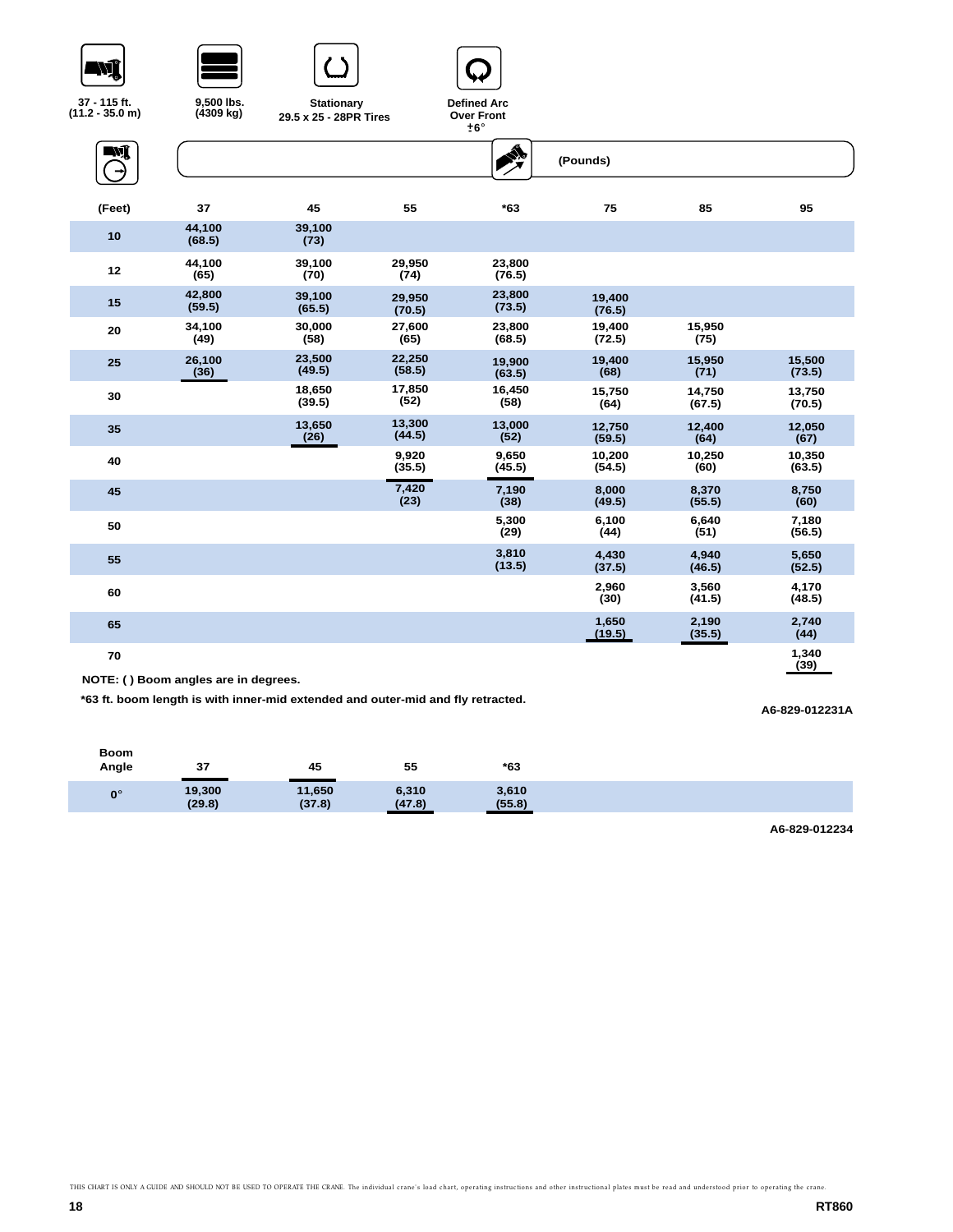





**29.5 x 25 - 28PR Tires Stationary**



| WÎ<br>⇥ |                  |                  |                  | X                | (Pounds)         |                 |                   |
|---------|------------------|------------------|------------------|------------------|------------------|-----------------|-------------------|
| (Feet)  | 37               | 45               | 55               | $*63$            | 75               | 85              | 95                |
| 10      | 33,250<br>(68.5) | 31,400<br>(73)   |                  |                  |                  |                 |                   |
| 12      | 29,100<br>(65)   | 27,450<br>(70)   | 25,850<br>(74)   |                  |                  |                 |                   |
| 15      | 23,700<br>(59.5) | 22,350<br>(65.5) | 21,650<br>(70.5) |                  |                  |                 |                   |
| 20      | 16,550<br>(49)   | 15,550<br>(58)   | 15,200<br>(65)   | 14,950<br>(68.5) | 13,150<br>(72.5) | 12,050<br>(75)  |                   |
| 25      | 10,900<br>(36)   | 10,800<br>(49.5) | 10,600<br>(58.5) | 10,500<br>(63.5) | 9,600<br>(68)    | 9,990<br>(71)   | $9,110$<br>(73.5) |
| 30      |                  | 7,560<br>(39.5)  | 7,120<br>(52)    | 6,780<br>(58)    | 7,000<br>(64)    | 8,030<br>(67.5) | 9,110<br>(70.5)   |
| 35      |                  | 5,000<br>(26)    | 4,700<br>(44.5)  | 4,460<br>(52)    | 5,000<br>(59.5)  | 6,170<br>(64)   | 6,650<br>(67)     |
| 40      |                  |                  | 2,620<br>(35.5)  | 2,310<br>(45.5)  | 3,410<br>(54.5)  | 4,410<br>(60)   | 4,650<br>(63.5)   |
| 45      |                  |                  |                  |                  | 2,120<br>(49.5)  | 2,730<br>(55.5) | 3,010<br>(60)     |
| 50      |                  |                  |                  |                  | 1,050<br>(44)    | 1,130<br>(51)   | 1,590<br>(56.5)   |

**NOTE: ( ) Boom angles are in degrees.**

**\*63 ft. boom length is with inner-mid extended and outer-mid and fly retracted.**

**A6-829-012232A**

**A6-829-012234**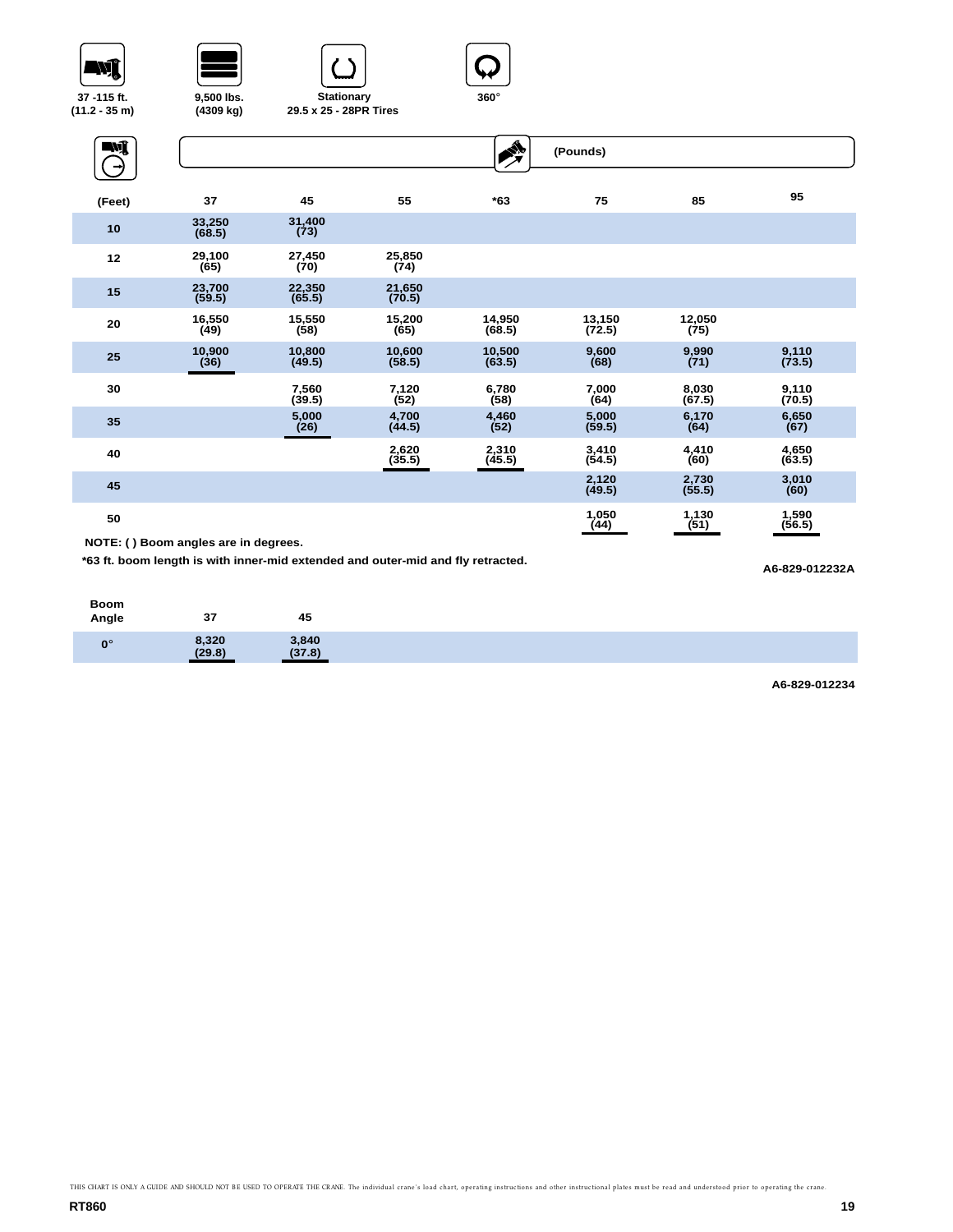





**9,500 lbs. (4309 kg)**



**29.5 x 25 - 28PR Tires Pick & Carry Up to 2.5 MPH** 



| NÎ     |                  |                  |                  | <b>Alle</b>      | (Pounds)         |                  |                  |
|--------|------------------|------------------|------------------|------------------|------------------|------------------|------------------|
| (Feet) | 37               | 45               | 55               | $*63$            | 75               | 85               | 95               |
| 10     | 47.050<br>(68.5) | 32,100<br>(73)   |                  |                  |                  |                  |                  |
| 12     | 43.800<br>(65)   | 32.100<br>(70)   | 28.150<br>(74)   | 25.000<br>(76.5) |                  |                  |                  |
| 15     | 39,200<br>(59.5) | 32,100<br>(65.5) | 28,150<br>(70.5) | 25,000<br>(73.5) | 19,650<br>(76.5) |                  |                  |
| 20     | 32,100<br>(49)   | 32,100<br>(58)   | 28,150<br>(65)   | 25,000<br>(68.5) | 19,650<br>(72.5) | 16,500<br>(75)   | 11,850<br>(77)   |
| 25     | 25.650<br>(36)   | 25.450<br>(49.5) | 25.200<br>(58.5) | 25.000<br>(63.5) | 19.650<br>(68)   | 16.500<br>(71)   | 11.850<br>(73.5) |
| 30     |                  | 18,650<br>(39.5) | 18,150<br>(52)   | 17,800<br>(58)   | 18,050<br>(64)   | 16,500<br>(67.5) | 11,850<br>(70.5) |
| 35     |                  | 13,650<br>(26)   | 13,300<br>(44.5) | 13,000<br>(52)   | 14.500<br>(59.5) | 15,750<br>(64)   | 11,850<br>(67)   |
| 40     |                  |                  | 9,800<br>(35.5)  | 9,550<br>(45.5)  | 10.800<br>(54.5) | 11,850<br>(60)   | 11,850<br>(63.5) |
| 45     |                  |                  | 7,420<br>(23)    | 7,190<br>(38)    | 8.400<br>(49.5)  | 9.410<br>(55.5)  | 10,150<br>(60)   |
| 50     |                  |                  |                  | 5,300<br>(29)    | 6,410<br>(44)    | 7,340<br>(51)    | 8,040<br>(56.5)  |
| 55     |                  |                  |                  | 3,810<br>(13.5)  | 4,840<br>(37.5)  | 5,700<br>(46.5)  | 6,360<br>(52.5)  |
| 60     |                  |                  |                  |                  | 3,590<br>(30)    | 4,370<br>(41.5)  | 5,000<br>(48.5)  |
| 65     |                  |                  |                  |                  | 2.560<br>(19.5)  | 3,280<br>(35.5)  | 3,650<br>(44)    |
| 70     |                  |                  |                  |                  |                  | 2,300<br>(28.5)  | 2,400<br>(39)    |
| 75     |                  |                  |                  |                  |                  | 1,400<br>(28.5)  | 1,520<br>(33.5)  |

**NOTE: ( ) Boom angles are in degrees.**

**\*63 ft. boom length is with inner-mid extended and outer-mid and fly retracted.**

#### **A6-829-012233A**

| <b>Boom</b><br>Angle | 37     | 45     | 55     | *63    | 75     | 85     |
|----------------------|--------|--------|--------|--------|--------|--------|
| $0^\circ$            | 19,300 | 11,200 | 6,310  | 3,610  | 2,070  | 1,180  |
|                      | (29.8) | (37.8) | (47.8) | (55.8) | (67.8) | (77.8) |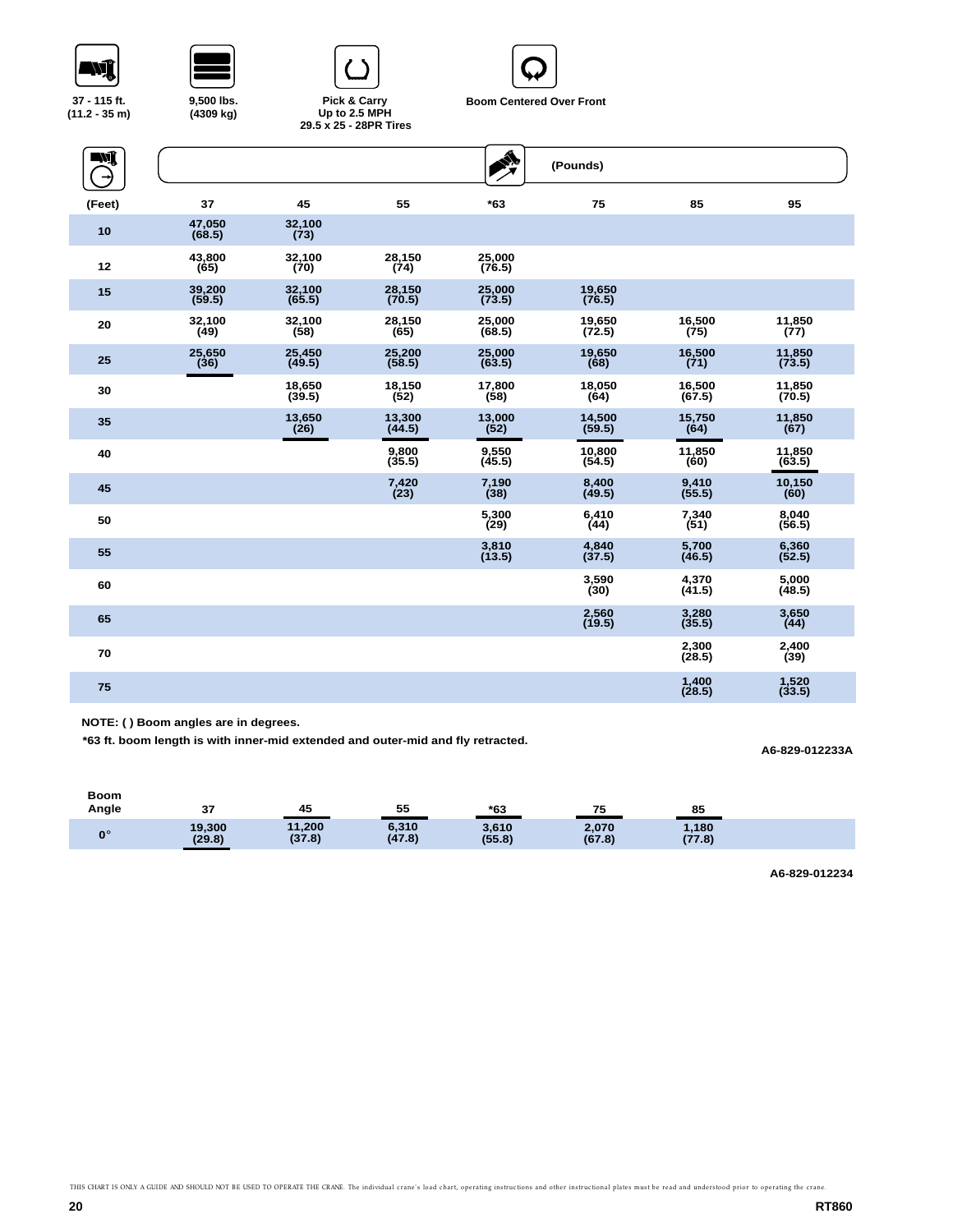











**(4309 kg) 29.5R 25 Tires Stationary**



| NÎ     |                  |                  |                  | $\begin{picture}(20,20) \put(0,0){\line(1,0){10}} \put(15,0){\line(1,0){10}} \put(15,0){\line(1,0){10}} \put(15,0){\line(1,0){10}} \put(15,0){\line(1,0){10}} \put(15,0){\line(1,0){10}} \put(15,0){\line(1,0){10}} \put(15,0){\line(1,0){10}} \put(15,0){\line(1,0){10}} \put(15,0){\line(1,0){10}} \put(15,0){\line(1,0){10}} \put(15,0){\line(1$ | (Pounds)         |                  |                  |
|--------|------------------|------------------|------------------|-----------------------------------------------------------------------------------------------------------------------------------------------------------------------------------------------------------------------------------------------------------------------------------------------------------------------------------------------------|------------------|------------------|------------------|
| (Feet) | 37               | 45               | 55               | $*63$                                                                                                                                                                                                                                                                                                                                               | 75               | 85               | 95               |
| 10     | 50,000<br>(68.5) | 50,000<br>(73)   |                  |                                                                                                                                                                                                                                                                                                                                                     |                  |                  |                  |
| 12     | 50.000<br>(65)   | 50,000<br>(70)   |                  |                                                                                                                                                                                                                                                                                                                                                     |                  |                  |                  |
| 15     | 42.800<br>(59.5) | 42.800<br>(65.5) | 42,800<br>(70.5) |                                                                                                                                                                                                                                                                                                                                                     |                  |                  |                  |
| 20     | 34,100<br>(49)   | 34,100<br>(58)   | 34,100<br>(65)   | 27,250<br>(68.5)                                                                                                                                                                                                                                                                                                                                    |                  |                  |                  |
| 25     | 27,700<br>(36)   | 27,300<br>(49.5) | 26,800<br>(58.5) | 26,400<br>(63.5)                                                                                                                                                                                                                                                                                                                                    | 20,050<br>(68)   | 18,800<br>(71)   |                  |
| 30     |                  | 19,600<br>(39.5) | 19,050<br>(52)   | 18,600<br>(58)                                                                                                                                                                                                                                                                                                                                      | 19,850<br>(64)   | 18,800<br>(67.5) | 15,500<br>(70.5) |
| 35     |                  | 14,400<br>(26)   | 14.000<br>(44.5) | 13,650<br>(52)                                                                                                                                                                                                                                                                                                                                      | 14,750<br>(59.5) | 15,650<br>(64)   | 13,400<br>(67)   |
| 40     |                  |                  | 10,450<br>(35.5) | 10,150<br>(45.5)                                                                                                                                                                                                                                                                                                                                    | 11,200<br>(54.5) | 12,050<br>(60)   | 11,550<br>(63.5) |
| 45     |                  |                  | 7,710<br>(23)    | 7,620<br>(38)                                                                                                                                                                                                                                                                                                                                       | 8,580<br>(49.5)  | 9,390<br>(55.5)  | 9,840<br>(60)    |
| 50     |                  |                  |                  | 5,650<br>(29)                                                                                                                                                                                                                                                                                                                                       | 6,580<br>(44)    | 7,350<br>(51)    | 8,120<br>(56.5)  |
| 55     |                  |                  |                  | 4,100<br>(13.5)                                                                                                                                                                                                                                                                                                                                     | 4,990<br>(37.5)  | 5,730<br>(46.5)  | 6,470<br>(52.5)  |
| 60     |                  |                  |                  |                                                                                                                                                                                                                                                                                                                                                     | 3,780<br>(30)    | 4,460<br>(41.5)  | 5,140<br>(48.5)  |
| 65     |                  |                  |                  |                                                                                                                                                                                                                                                                                                                                                     | 2,700<br>(19.5)  | 3,420<br>(35.5)  | 4,040<br>(44)    |
| 70     |                  |                  |                  |                                                                                                                                                                                                                                                                                                                                                     |                  | 2,520<br>(28.5)  | 3,110<br>(39)    |
| 75     |                  |                  |                  |                                                                                                                                                                                                                                                                                                                                                     |                  | 1,550<br>(18.5)  | 2,250<br>(33.5)  |
| 80     |                  |                  |                  |                                                                                                                                                                                                                                                                                                                                                     |                  |                  | 1,300<br>(27)    |

**NOTE: ( ) Boom angles are in degrees.**

**\*63 ft. boom length is with inner-mid extended and outer-mid and fly retracted.**

#### **A6-829-011792C**

| <b>Boom</b><br>Angle | 37     | 45     | 55     | *63    | 75     | 85     |
|----------------------|--------|--------|--------|--------|--------|--------|
| $\mathbf{0}^{\circ}$ | 20,350 | 12,300 | 6,710  | 3,900  | 2,000  | 1,090  |
|                      | (29.8) | (37.8) | (47.8) | (55.8) | (67.8) | (77.8) |

**A6-829-011904B**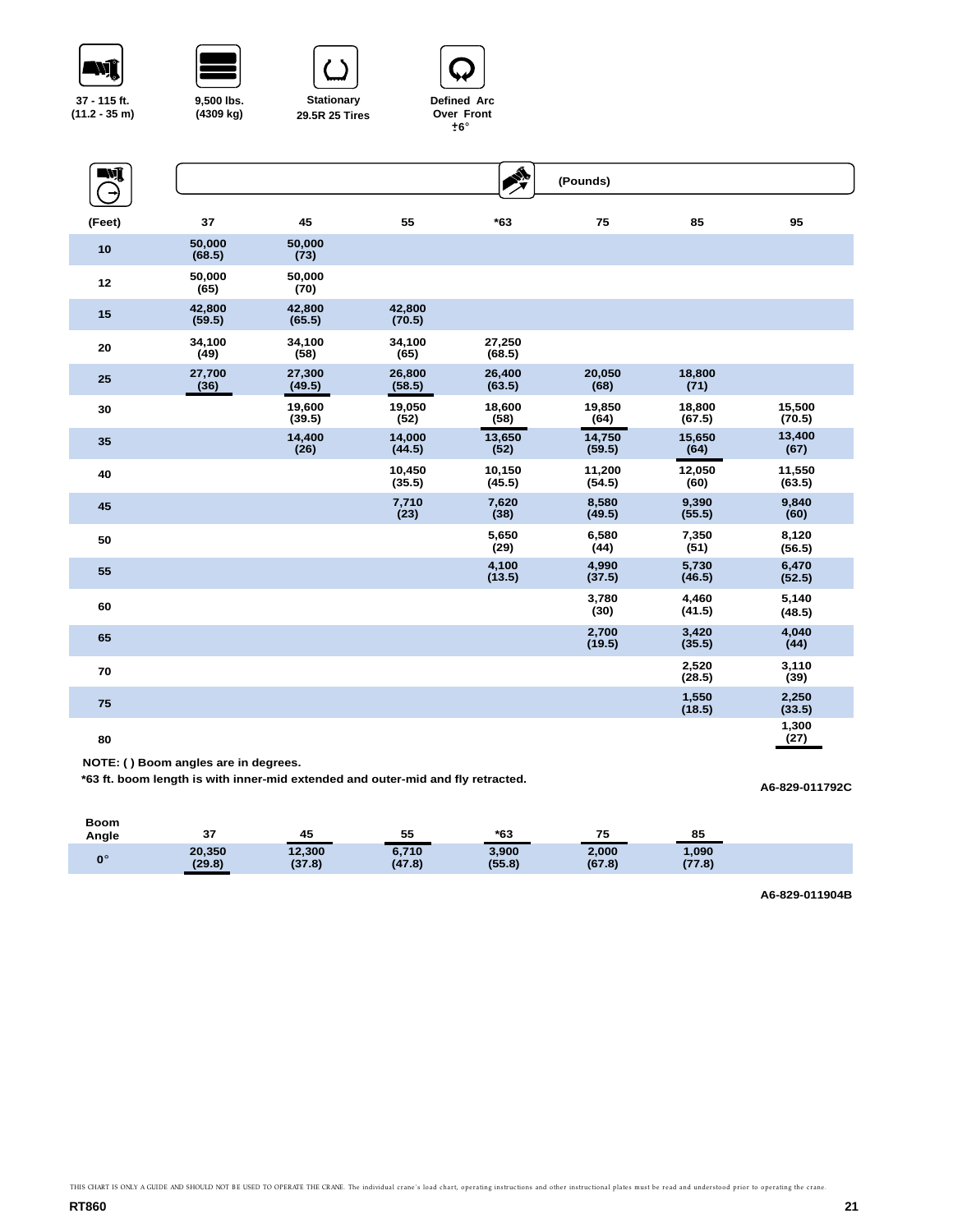

 $\bigodot^2$ 





**37 -115 ft. (11.2 - 35 m)** **(4309 kg) 29.5R 25 Tires**

**9,500 lbs. 360**° **Stationary**



#### **ENT** A **(Pounds) (Feet) 37 45 55 \*63 75 85 95 50,000 <sup>10</sup> 50,000 (68.5) (73) <sup>12</sup> 46,550 46,400 (65) (70) <sup>15</sup> 31,800 31,550 31,200 (70.5) (59.5) (65.5) 20 19,550 19,200 18,800 18,450 (49) (58) (65) (68.5) <sup>25</sup> 13,200 12,950 13,850 12,800 12,300 11,900 (63.5) (49.5) (58.5) (36) (68) (71) 8,330 7,910 8,880 9,690 10,500 <sup>30</sup> 8,860 (39.5) (52) (58) (64) (67.5) (70.5) 5,550 5,190 6,100 6,860 7,620 <sup>35</sup> 5,990 (26) (44.5) (52) (59.5) (64) (67)**

**3,240 (45.5)**

**1,520 (38)**

**4,100 (54.5)**

**1,520 (49.5)** **4,350 (60)**

**1,520 (55.5)**

**NOTE: ( ) Boom angles are in degrees.**

**\*63 ft. boom length is with inner-mid extended and outer-mid and fly retracted.**

**<sup>40</sup> 3,540**

**<sup>45</sup> 1,730 (23)**

**A6-829-011793C**

**4,350 (63.5)**

**1,520 (60)**

| Boom<br>Angle | 27<br>J1.      | 45              |  |  |
|---------------|----------------|-----------------|--|--|
| $\mathbf{n}$  | ,470<br>(29.8) | 4,780<br>(37.8) |  |  |

**(35.5)**

**A6-829-011904B**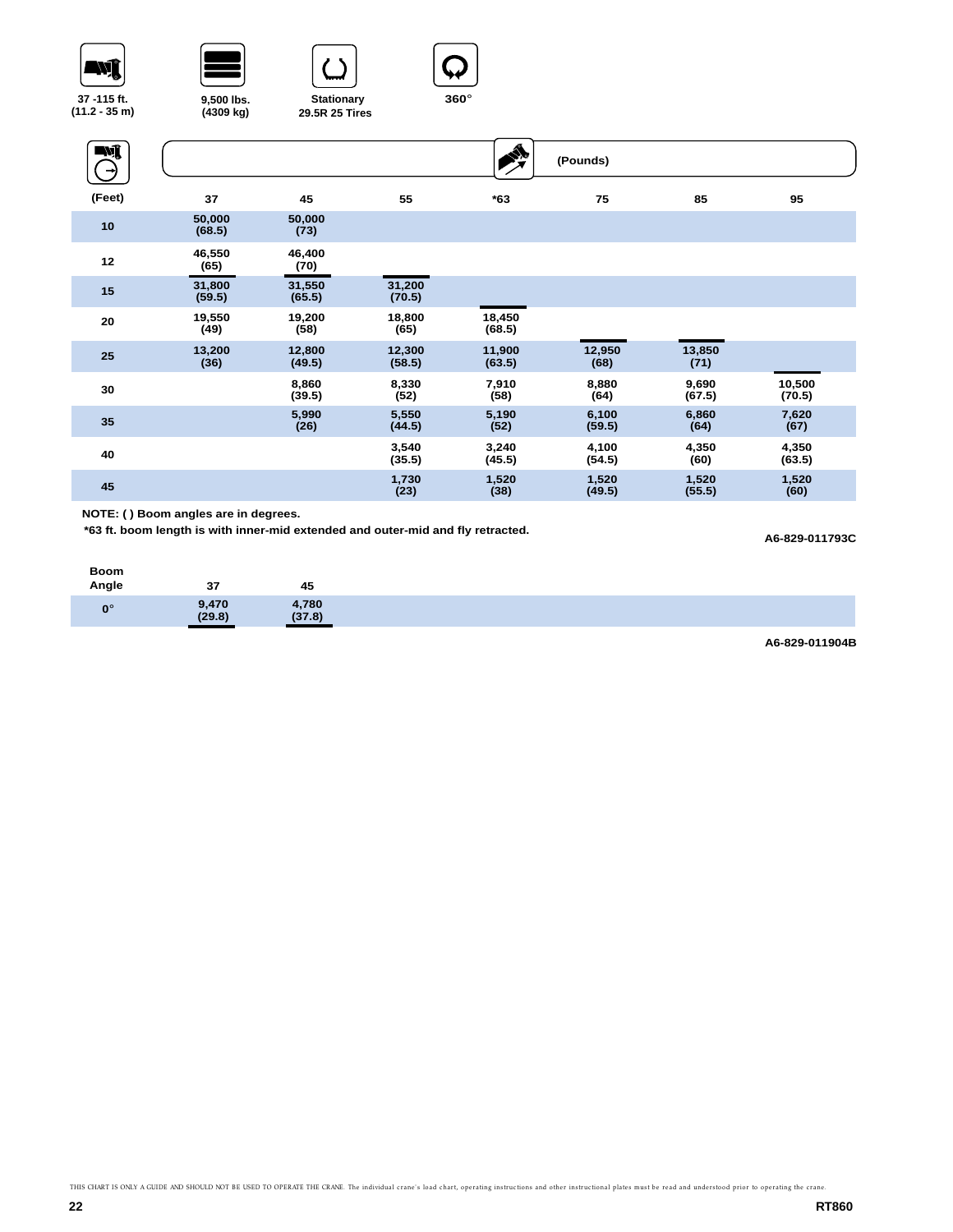

| 37 - 115 ft.     |  |  |
|------------------|--|--|
| $(11.2 - 35)$ m) |  |  |



**(4309 kg)**





| Цľ     |                  |                  |                  | Ą                | (Pounds)         |                  |                  |
|--------|------------------|------------------|------------------|------------------|------------------|------------------|------------------|
| (Feet) | 37               | 45               | 55               | $*63$            | 75               | 85               | 95               |
| 10     | 57,700<br>(68.5) | 57,700<br>(73)   |                  |                  |                  |                  |                  |
| 12     | 57,700<br>(65)   | 57,700<br>(70)   |                  |                  |                  |                  |                  |
| 15     | 57,700<br>(59.5) | 57,700<br>(65.5) | 57,700<br>(70.5) |                  |                  |                  |                  |
| 20     | 41,350<br>(49)   | 41,000<br>(58)   | 40,550<br>(65)   | 29,900<br>(68.5) |                  |                  |                  |
| 25     | 27,700<br>(36)   | 27,300<br>(49.5) | 26,800<br>(58.5) | 26,400<br>(63.5) |                  |                  |                  |
| 30     |                  | 19,550<br>(39.5) | 19,050<br>(52)   | 18,600<br>(58)   | 19,850<br>(64)   | 20,850<br>(67.5) | 18,800<br>(70.5) |
| 35     |                  | 14,400<br>(26)   | 14,000<br>(44.5) | 13,650<br>(52)   | 14,750<br>(59.5) | 15,650<br>(64)   | 16,550<br>(67)   |
| 40     |                  |                  | 10,450<br>(35.5) | 10,150<br>(45.5) | 11,200<br>(54.5) | 12,050<br>(60)   | 12,900<br>(63.5) |
| 45     |                  |                  | 7,710<br>(23)    | 7,620<br>(38)    | 8,580<br>(49.5)  | 9,390<br>(55.5)  | 10,200<br>(60)   |
| 50     |                  |                  |                  | 5,650<br>(29)    | 6,580<br>(44)    | 7,350<br>(51)    | 8,120<br>(56.5)  |
| 55     |                  |                  |                  | 4,100<br>(13.5)  | 4,990<br>(37.5)  | 5,730<br>(46.5)  | 6,470<br>(52.5)  |
| 60     |                  |                  |                  |                  | 3,780<br>(30)    | 4,460<br>(41.5)  | 5,140<br>(48.5)  |
| 65     |                  |                  |                  |                  | 2,700<br>(19.5)  | 3,420<br>(35.5)  | 4,040<br>(44)    |
| 70     |                  |                  |                  |                  |                  | 2,520<br>(28.5)  | 3,110<br>(39)    |
| 75     |                  |                  |                  |                  |                  | 1,550<br>(18.5)  | 2,320<br>(33.5)  |
| 80     |                  |                  |                  |                  |                  |                  | 1,300<br>(27)    |

**NOTE: ( ) Boom angles are in degrees.**

**\*63 ft. boom length is with inner-mid extended and outer-mid and fly retracted.**

### **A6-829-011794C**

| Angle<br>$*63$<br>37<br>75<br>55<br>45<br>85                                                                                             |
|------------------------------------------------------------------------------------------------------------------------------------------|
| 20,350<br>3,900<br>12,300<br>1,090<br>2,000<br>6,710<br>$\mathbf{0}^{\circ}$<br>(47.8)<br>(67.8)<br>(77.8)<br>(37.8)<br>(55.8)<br>(29.8) |

**A6-829-011904B**

THIS CHART IS ONLY A GUIDE AND SHOULD NOT BE USED TO OPERATE THE CRANE. The individual crane's load chart, operating instructions and other instructional plates must be read and understood prior to operating the crane.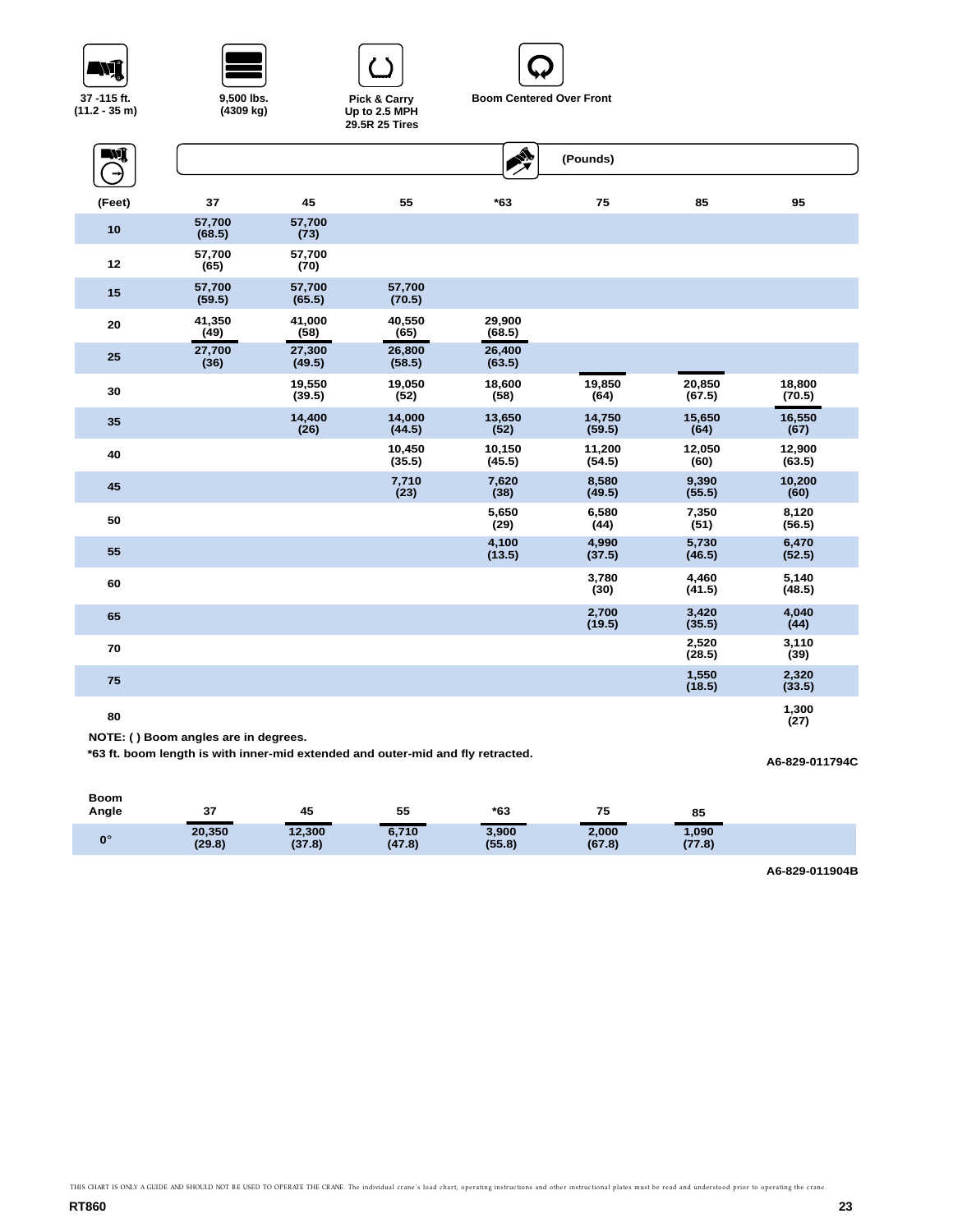# *WEIGHT REDUCTIONS FOR LOAD HANDLING DEVICES*

| <b>35 FT. BOOM EXTENSION</b>     |            |  |  |  |
|----------------------------------|------------|--|--|--|
| *Stowed -                        | 670 lbs.   |  |  |  |
| *Erected -                       | 5,180 lbs. |  |  |  |
| 35 - 60 FT. TELE. BOOM EXTENSION |            |  |  |  |
| *Stowed -                        | 896 lbs.   |  |  |  |
| *Erected (Retracted) -           | 6,801 lbs. |  |  |  |
| *Erected (Extended) -            | 9,230 lbs. |  |  |  |

**\*Reduction of main boom capacities**

| <b>AUXILIARY BOOM HEAD</b>            | 110 lbs.       |
|---------------------------------------|----------------|
| <b>HOOKBLOCKS and HEADACHE BALLS:</b> |                |
| 60 Ton, 5 Sheave w/cheekplates        | 1,809 lbs.+    |
| 60 Ton, 5 Sheave w/o cheekplates      | 1,445 lbs.+    |
| 15 Ton,1 Sheave                       | $420$ lbs. $+$ |
| 10 Ton Headache Ball                  | $560$ lbs. $+$ |
|                                       |                |

**+Refer to rating plate for actual weight.**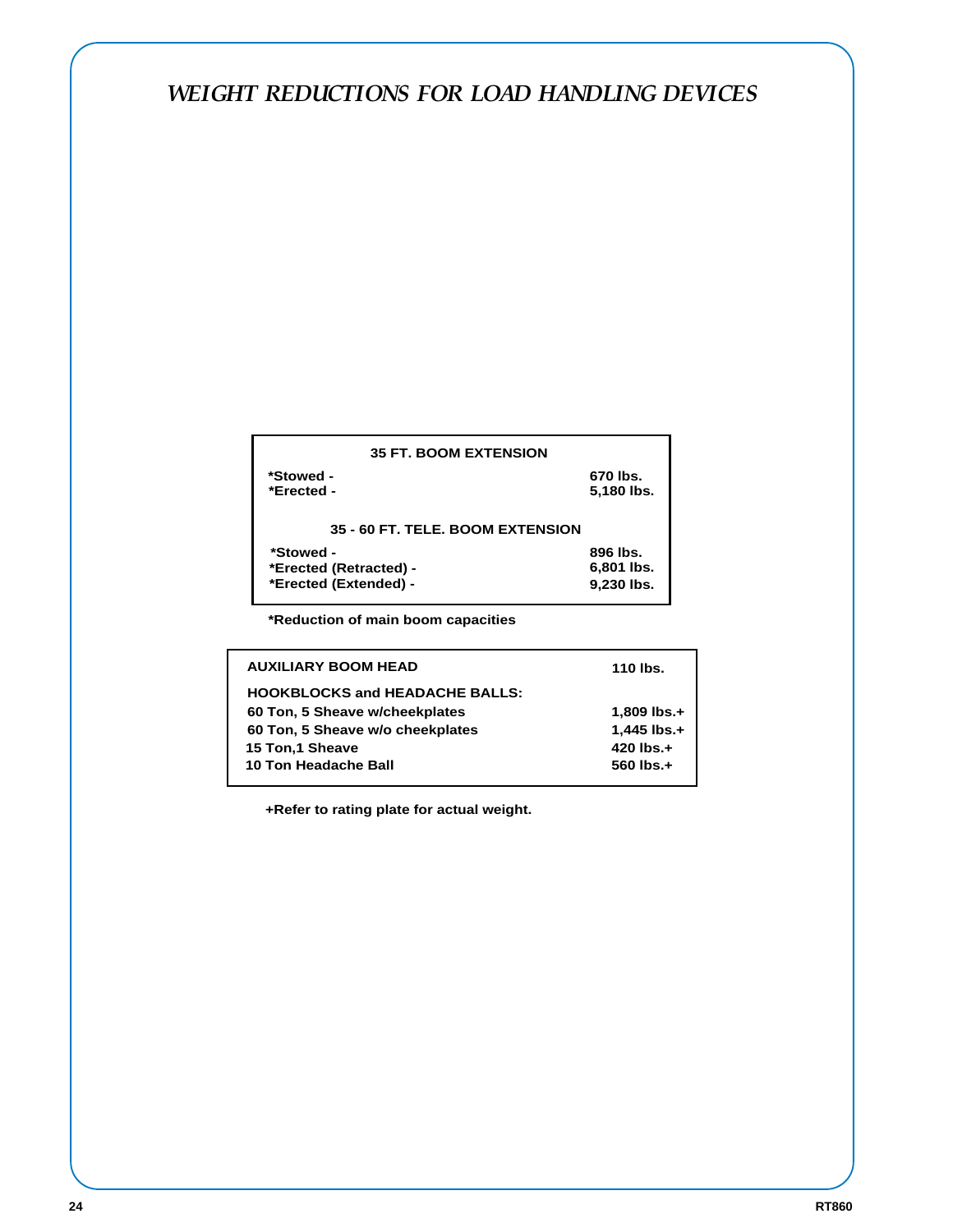# *Superstructure specifications*

# **Boom**

37 ft. - 115 ft. (11.2 m - 35 m) four-section full power boom. Maximum tip height: 125 ft. (38.0 m).

# **\*Optional Boom**

 $37$  ft.  $-89$  ft.  $(11.2 \text{ m} - 27 \text{ m})$  three-section full power boom. Maximum tip height: 99 ft. (30.0 m).

# **Lattice Extension**

35 ft. - 60 ft. (10.6 m - 18.2 m) telescoping lattice swingaway extension offsettable at 2° or 30°. Stows alongside base boom section. Maximum tip height: 184 ft. (56 m).

# **\*Optional Lattice Extension**

35 ft. (10.6 m) lattice swingaway extension. Offsettable at 2° or 30°. Stows alongside base boom section. Maximum tip height: 159 ft. (48.5 m).

# **Boom Nose**

Four nylatron sheaves mounted on heavy duty tapered roller bearings with removable pin-type rope guards. Quick reeving type boom nose. Removable auxiliary boom nose with removable pin type rope guard.

# **Boom Elevation**

One double acting hydraulic cylinder with integral holding valve provides elevation from -3° to 78°.

# **Load Moment & Anti-Two Block System**

Standard load moment and anti-two block system with audio-visual warning and control lever lockout. These systems provide electronic display of boom angle, length, radius, tip height, relative load moment, maximum permissible load, load indication and warning of impending two-block condition.

# **Cab**

Full vision, all galvanealed steel fabricated with acoustical lining and tinted safety glass throughout. Deluxe seat with armrest mounted hydraulic single axis controllers. Dash panel incorporates gauges for engine functions. Other standard features include: skylight screen, hydraulic oil cab heater/defroster, telescoping, tilt wheel, sliding side and rear windows, opening skylight, electric windshield wash-wipe, electric skylight wipers, fire extinguisher, seat belt, ashtray and level indicator.

# **Swing**

Planetary swing with foot applied multi-disc wet brake. Spring applied, hydraulically released swing brake, 360° positive swing lock (N.Y.C. style) and 1 position, mechanical house lock, operated from cab. Maximum speed: 2.0 RPM.

# **Counterweight**

Removable: 9,500 lbs. (4309 kg). 2,155 lbs. (977 kg) slab in place of auxiliary hoist.

# **Hydraulic System**

Seven main pumps with a combined capacity 199.2 GPM (754 LPM). Maximum operating pressure: 3500 PSI (241 bar).

Three individual valve banks.

Return line type filter with full flow by-pass protection and service indicator. Replaceable cartridge with micron filtration rating of  $5/12/16$ .

200 gallons (757 L) reservoir. Remote mounted oil cooler with thermostatically controlled hydraulic motor driven fan/air to oil.

System pressure test panel with quick release type fittings for each circuit.

# **Hoist Specifications Main and Auxiliary Hoist**

Planetary reduction with automatic spring applied multi-disc brake. Electronic hoist drum rotation indicator, hoist drum cable followers and wire rope.

| Maximum Single Line Pull:         | 16,969 lbs.<br>$(7697 \text{ kg})$ |
|-----------------------------------|------------------------------------|
| Maximum Single Line Speed:        | 517 FPM<br>$(157 \; \text{m/min})$ |
| Maximum Permissible<br>Line Pull: | 12,920 lbs.<br>$(5860 \text{ kg})$ |
| Rope Diameter:                    | 3 /4 in.<br>$(19 \text{ mm})$      |
| Rope Length:                      | 550 ft.<br>$(167 \text{ m})$       |
| Maximum Rope Stowage:             | 1,163 ft.<br>$(354.5 \text{ m})$   |

*\*Denotes optional equipment*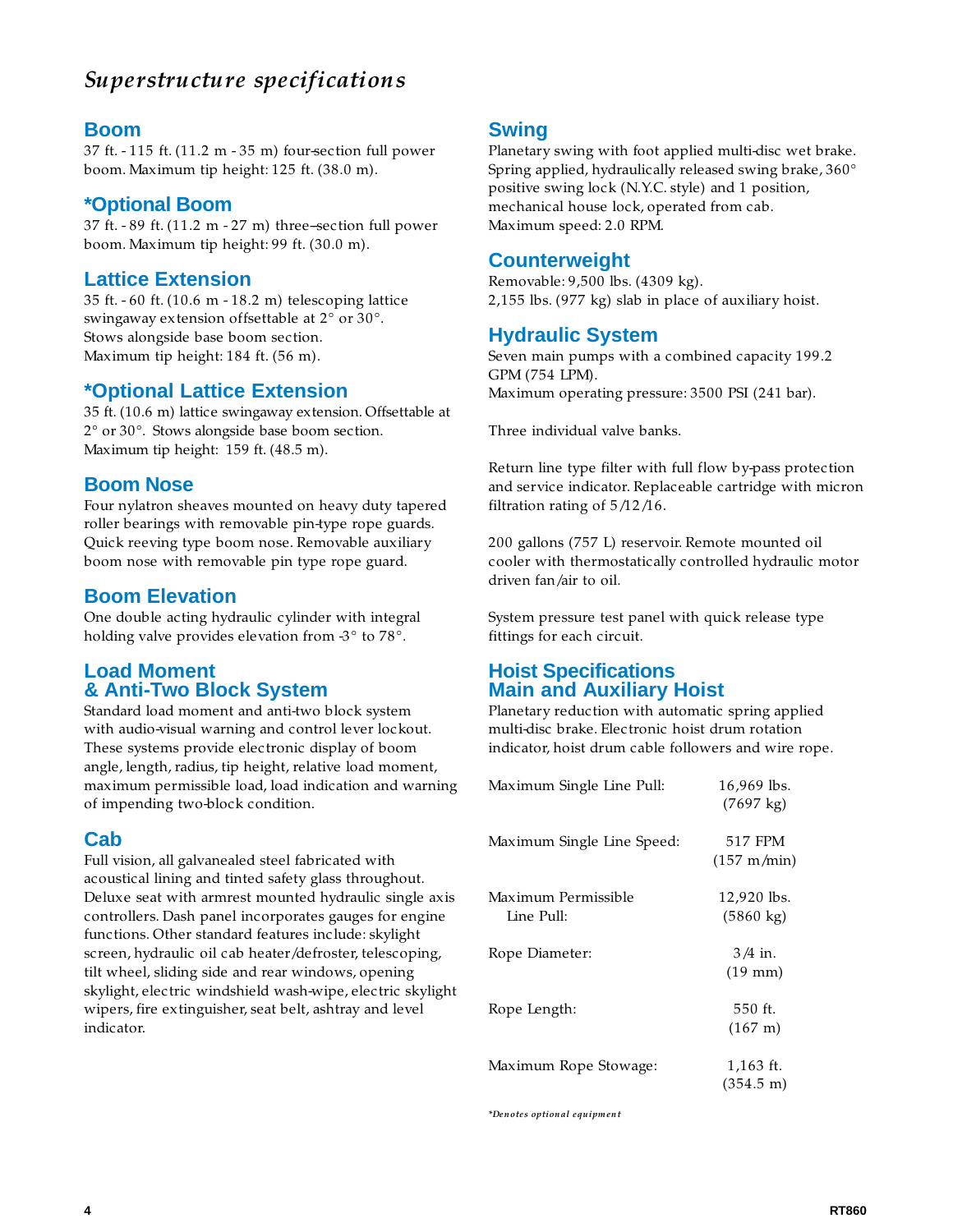# *Rated Lifting Capacities*

<sup>I</sup>**MPORTANT NOTES:**

**WARNING: THIS CHART IS ONLY A GUIDE. The notes below are for illustration only and should not be relied upon to operate the crane. The individual crane's load chart, operating instructions and other instruction plates must be read and understood prior to operating the crane.**

1. All rated loads meet ANSI/ASME B30.5, Mobile and Locomotive Cranes.Testing and development were performed to SAEJ1063, Cantilevered Boom Crane Structures - Method of Test, and SAEJ765 Crane Stability Test Code.

2. Capacities given do not include the weight of hookblocks, slings, auxiliary lifting equipment and load handling devices. Their weights must be added to the load to be lifted.When more than minimum required reeving is used, the additional rope weight shall be considered part of the load.

3. Capacities appearing above the bold line are based on structural strength. Tipping should not be relied upon as a capacity indication.

4. All capacities are for crane on firm, level surface. It may be necessary to have structural supports under the outrigger floats or tires to spread the load to a larger bearing surface.

5. When either boom length or radius or both are between values listed, the smallest load shown at either the next larger radius or boom length shall be used.

6. For outrigger operation, ALL outriggers shall be properly extended with tires raised free of ground before raising the boom or lifting loads.

# *Symbols Glossary*